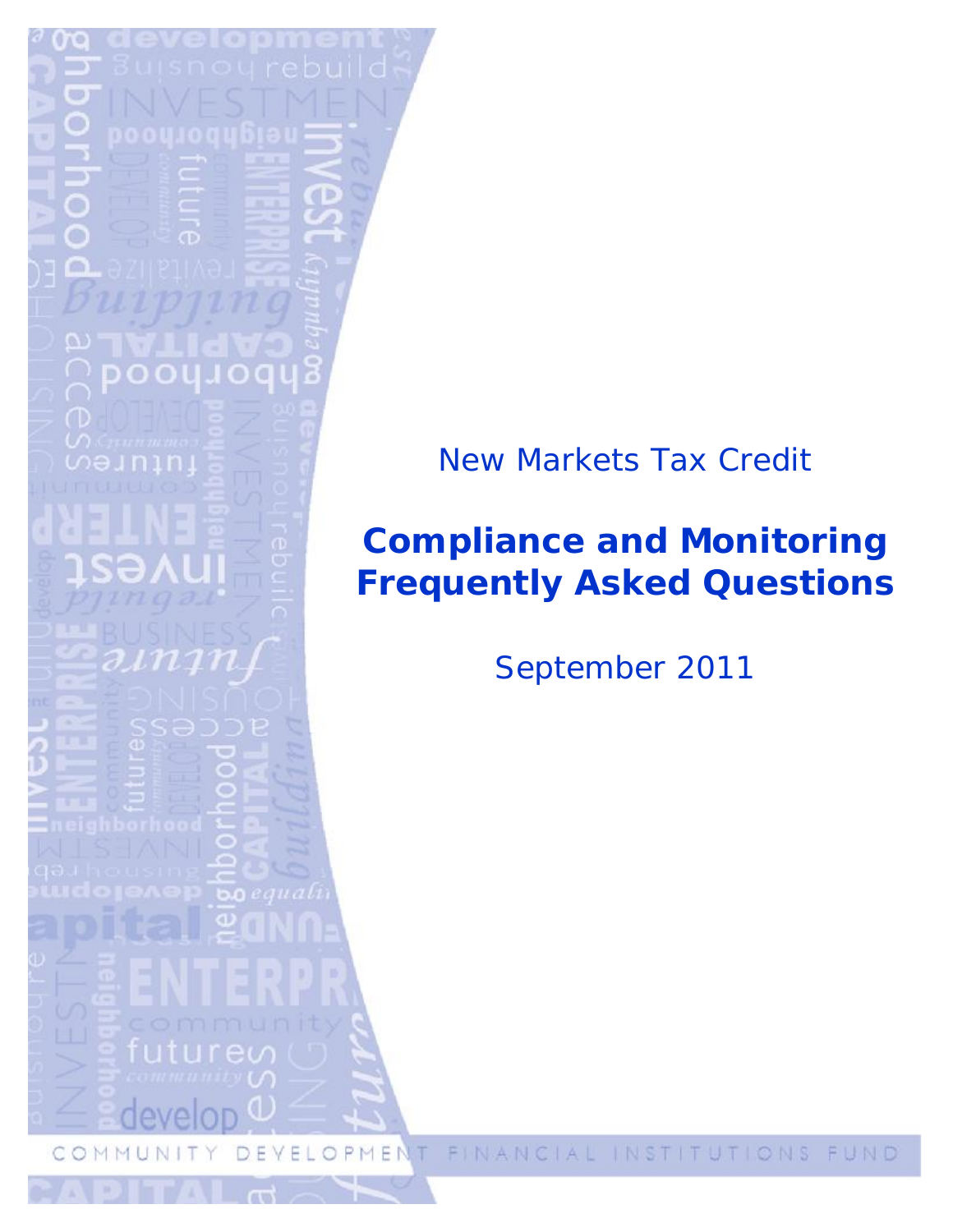# **TABLE OF CONTENTS**

**This document adds, revises and updates select questions from the May 2009 edition of the** *New Markets Tax Credit, Compliance and Monitoring Frequently Asked Questions.* **The questions in bold have been added or have been significantly modified from the last published document.** 

## **A. GENERAL COMPLIANCE QUESTIONS**

| Does the CDFI Fund impose an annual monitoring/compliance fee?                                       |   |
|------------------------------------------------------------------------------------------------------|---|
| Will the CDFI Fund share data submitted by allocatees with the IRS or any other entity<br>or agency? | 7 |
| When is compliance measured, and for what period will the CDFI Fund measure<br>Compliance?           |   |

## **B. ALLOCATION TRACKING SYSTEM (ATS)/QEIS**

| 4  | Can a Community Development Entity (CDE) that has received an allocation provide a<br>QEI to another allocate?                                                                                  | 8  |
|----|-------------------------------------------------------------------------------------------------------------------------------------------------------------------------------------------------|----|
| 5  | How do I increase or decrease allocation amounts to a subsidiary that already has<br>allocations transferred to it?                                                                             | 8  |
| 6  | Can an allocatee amend a finalized QEI in ATS?                                                                                                                                                  | 9  |
| 7  | I did not receive the QEI notification e-mail. How do I obtain a copy for our records?                                                                                                          | 9  |
| 8  | My CDE is 100 percent owned by an S Corporation that has numerous shareholders.<br>Will ATS require us to enter each of the shareholders and their respective information as<br>NMTC claimants? | 9  |
| 9  | I received an error message when attempting to finalize to a QEI in ATS. What could be<br>causing this problem?                                                                                 | 9  |
| 10 | My CDE is employing a leveraged investment structure. What information is required in<br>ATS regarding the debt provider?                                                                       | 10 |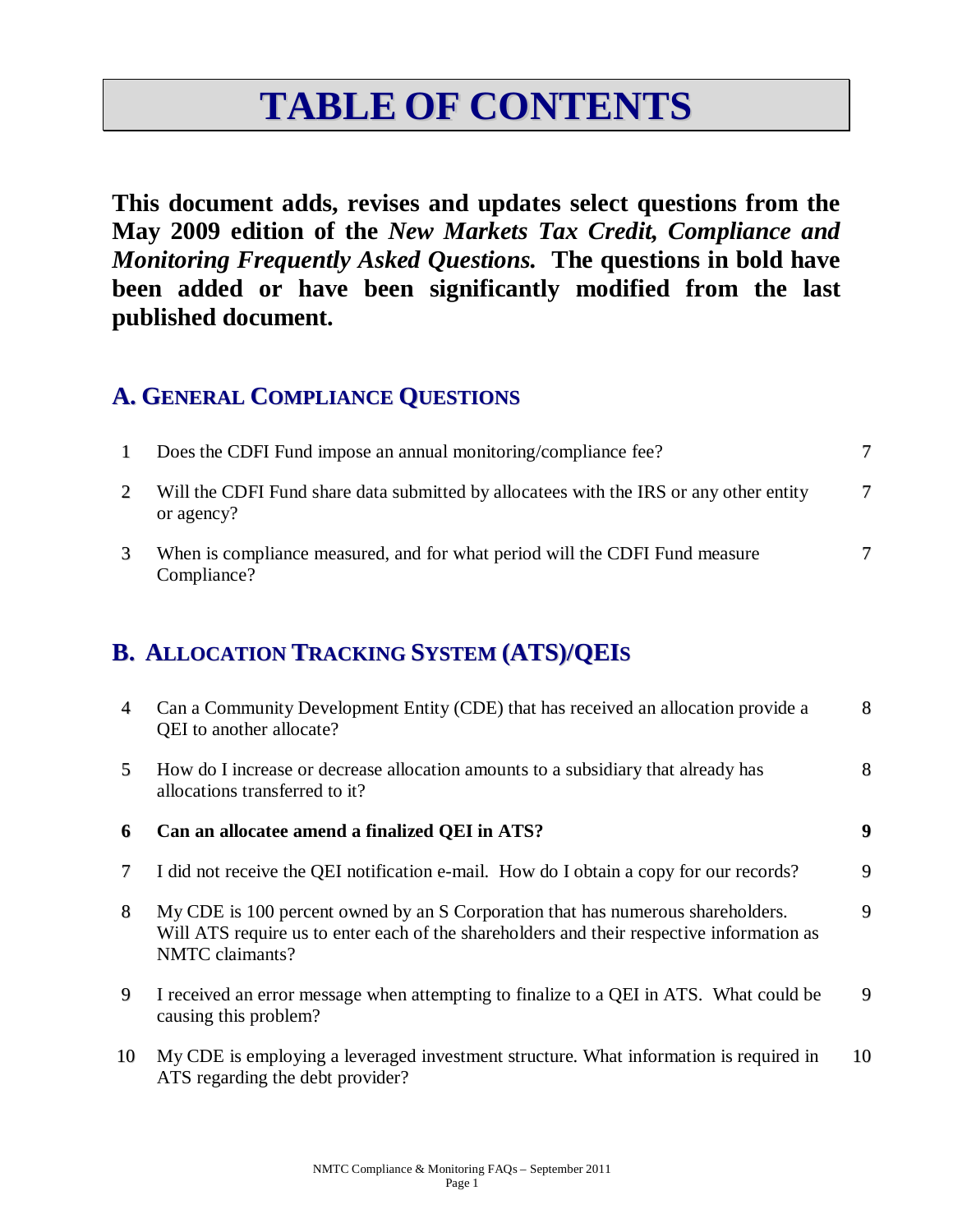11 Will the CDFI Fund use the "Committed Funds" information in ATS when conducting compliance or eligibility checks? 10

### **C. ALLOCATION AGREEMENT**

- 12 Which activities are permissible with respect to Financial Counseling and Other Services (FCOS)? 10
- **13 What is the definition of a "real estate QALICB" versus a "non-real estate QALICB"? 11**
- 14 My CDE has received principal repayments on a QLICI and will reinvest those proceeds in a new QLICI. Is the new QLICI subject to the same requirements found in Section 3.2 of the allocation agreement (i.e. Types of QLICIs, Service Area, etc.)? 11

#### **15 Is the 6-month cure period found under §1.45D-1(e)(6) available to correct a CDEs or subsidiary-CDE's failure to invest substantially all of its QEI proceeds? 11**

- 16 If an allocatee is providing loans to or investments in other CDEs, how will the CDFI Fund monitor compliance with the provisions of Section 3.2? Will the CDFI Fund only consider the initial QLICI into the other CDEs, or will the CDFI Fund look through the CDEs to the ultimate QALICB recipients? 12
- **17 How does the CDFI Fund define "Affordable Housing" for the purpose of meeting Section 3.2(k) of the allocation agreement? 12**

#### **18 What is the "Substantial Rehabilitation" threshold for purposes of meeting Section 3.3(h) of the allocation agreement? 12**

- 19 My CDE is making several investments in a real estate project over a period of time. At the time of the initial investment, the real estate project was deemed to be in an eligible NMTC census tract. Will future investments under the real estate project qualify if the tract is later deemed to not be an eligible NMTC census tract? 13
- 20 If an allocatee elects to transfer allocations to a sub-allocatee (i.e. a subsidiary CDE listed in Section 3.2 of its allocation agreement), will the CDFI Fund monitor compliance with Section 3.2 separately by each subsidiary or on a consolidated basis for all suballocatees that are parties to the allocation agreement? 13
- 21 How does the "joint and several liability" provision of the allocation agreement apply to allocatees that intend to sub-allocate tax credit authority to subsidiary CDEs? 13
- **22 How will the CDFI Fund monitor compliance with the unrelated entity requirement in Section 3.2 of the allocation agreement? 14**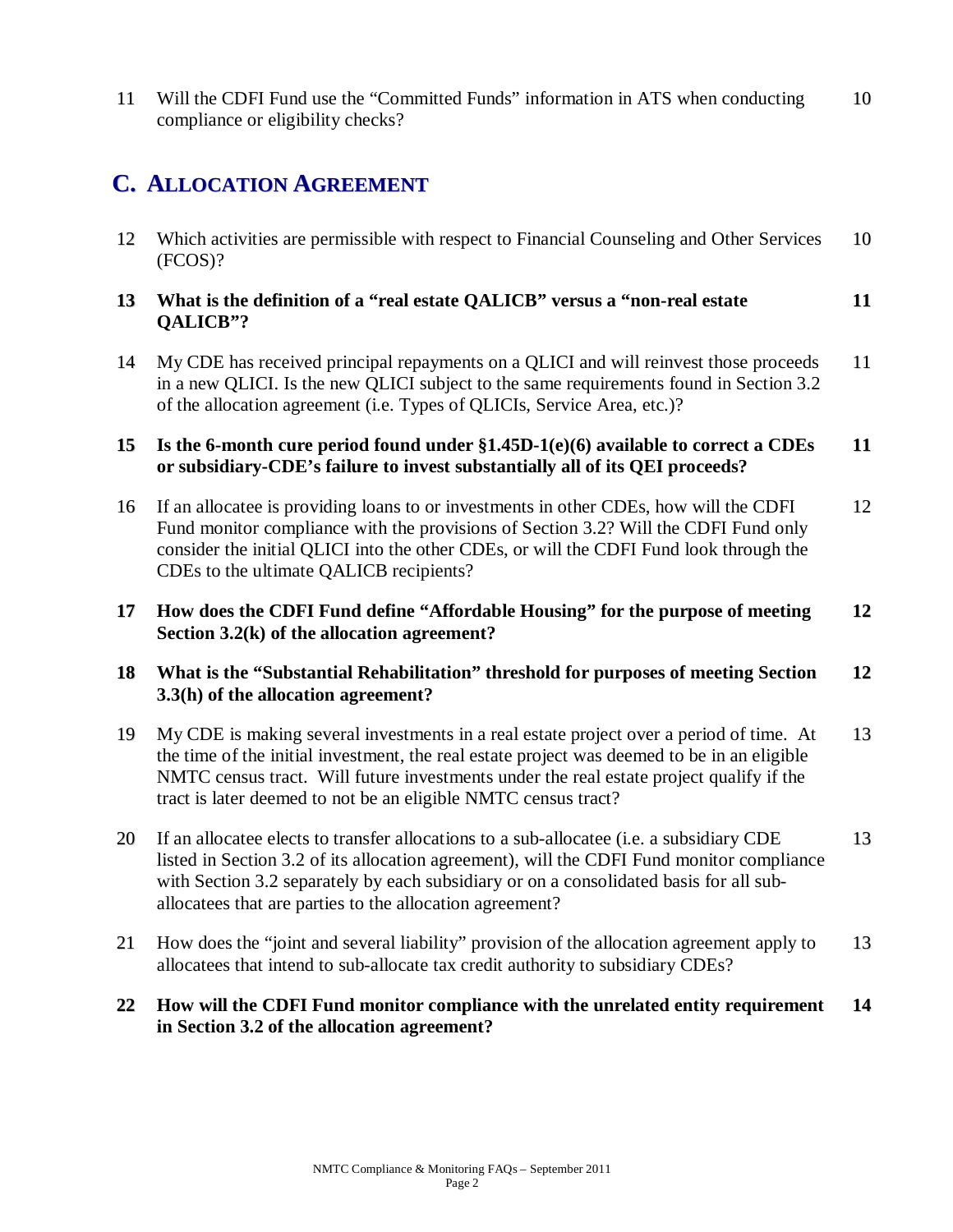| 23 | Section 3.2(f) of my CDE's allocation agreement states that "All of the allocatee's<br>QLICIs must (a) be equity or equity-equivalent financing, (b) have interest rates<br>that are "X" percent lower than either the prevailing market rates for the<br>particular product or lower than the allocatee's current offerings for the particular<br>product, or (c) satisfy at least 5 of the indicia of flexible or non-traditional rates and<br>terms, as listed in Section 3.2(f)." How can my CDE demonstrate that it is satisfying<br>this requirement? | 14 |
|----|-------------------------------------------------------------------------------------------------------------------------------------------------------------------------------------------------------------------------------------------------------------------------------------------------------------------------------------------------------------------------------------------------------------------------------------------------------------------------------------------------------------------------------------------------------------|----|
| 24 | How does an Allocatee document "better rates and terms" for its QLICIs and how will<br>the CDFI Fund determine compliance with the better rates and terms requirement of the<br>allocation agreement?                                                                                                                                                                                                                                                                                                                                                       | 15 |
| 25 | What supporting documentation does an Allocatee need to retain in order to demonstrate<br>compliance with investing in areas of higher distress as reflected in Section3.2(h)<br>Targeted Distressed Communities of the Allocation Agreement? What resources are<br>available to determine if a census tract is in an approved Area of Higher Distress?                                                                                                                                                                                                     | 16 |
| 26 | How will the CDFI Fund measure compliance with meeting the requirement of<br>Section 3.2(h) Targeted Distressed Communities for a QALICB with tangible<br>property in several census tracts?                                                                                                                                                                                                                                                                                                                                                                | 17 |
| 27 | Is a "Housing Hot Zone" an eligible Area of Higher Distress criteria?                                                                                                                                                                                                                                                                                                                                                                                                                                                                                       | 17 |
| 28 | Is there a single source to determine the unemployment rate for a census tract?                                                                                                                                                                                                                                                                                                                                                                                                                                                                             | 17 |
| 29 | Does a SBA designated HUB Zone qualify as an eligible area of higher distress?                                                                                                                                                                                                                                                                                                                                                                                                                                                                              | 17 |
| 30 | How does the CDFI Fund define "other similar state/local programs targeted towards<br>particularly economically distressed communities"?                                                                                                                                                                                                                                                                                                                                                                                                                    | 18 |
| 31 | All allocatees are required to invest substantially all (generally 85 percent) of their<br>QEIs as QLICIs. Section 3.2(j) of the allocation agreement may require an<br>allocatee to invest an even higher percentage of QEIs (e.g., 95 percent; 100 percent)<br>as QLICIs, based on representations made by the allocatee in its allocation<br>application. How does the CDFI Fund monitor compliance with Section 3.2(j) of<br>the Allocation agreement?                                                                                                  | 18 |
| 32 | Does Section 3.3(h) of my allocation agreement (prohibitions on real estate refinancing),<br>allow for the "take-out" of both debt and equity?                                                                                                                                                                                                                                                                                                                                                                                                              | 19 |
| 33 | Can takeout financing apply to an amortizing loan under Section $3.3(h)(v)$ of the<br>allocation agreement                                                                                                                                                                                                                                                                                                                                                                                                                                                  | 19 |
| 34 | Section 6.9 of the Allocation Agreement requires CDEs to report Material Events to the<br>CDFI Fund within 20 days of the occurrence. How do I report a material event to the<br>CDFI Fund?                                                                                                                                                                                                                                                                                                                                                                 | 20 |
| 35 | <b>What is a Material Event?</b>                                                                                                                                                                                                                                                                                                                                                                                                                                                                                                                            | 20 |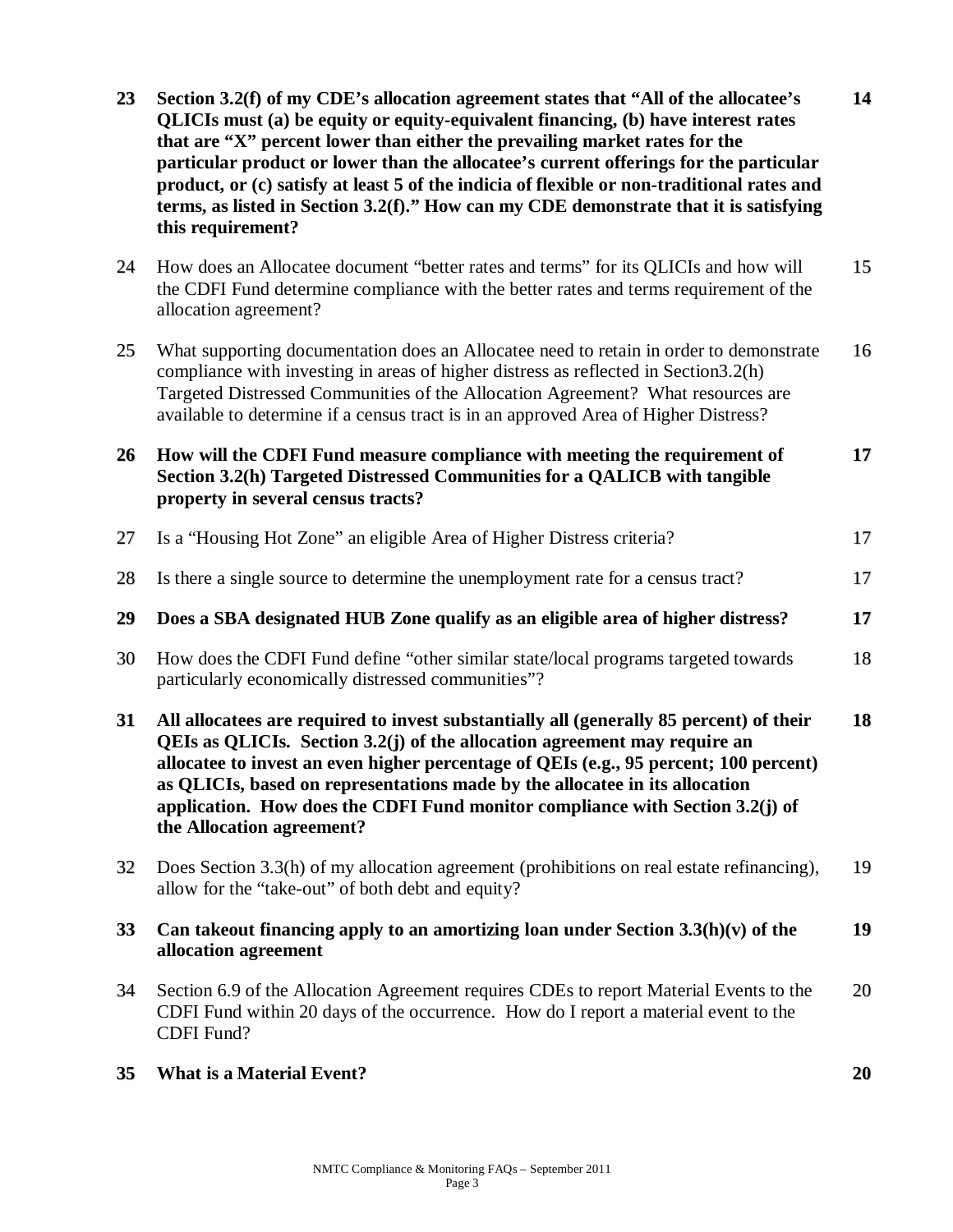### **D. REPORTING AND FINANCIAL STATEMENTS**

| 36 | Which organizations are required to submit audited financial statements to the<br><b>CDFI Fund?</b>                                         | 21 |
|----|---------------------------------------------------------------------------------------------------------------------------------------------|----|
| 37 | Will the CDFI Fund accept the audit of an allocatee's controlling entity, or parent<br>company, if the allocatee is not separately audited? | 21 |
| 38 | Is a Tax Basis financial statement acceptable in lieu of generally accepted accounting<br>principles (GAAP) prepared financial statement    | 21 |
| 39 | How will the CDFI Fund treat an audit that has an opinion other than "unqualified"?                                                         | 22 |
| 40 | How will an allocatee fulfill its reporting requirements as outlined in Section 6.5 of the<br>allocation agreement?                         | 22 |
| 41 | How does a Recovery Act allocatee fulfill its quarterly reporting requirements?                                                             | 22 |
| 42 | Are allocatees that have yet to issue a QEI required to submit Institution and<br><b>Transaction Level Reports</b>                          | 22 |
| 43 | What if the allocate and the sub-allocatee have differing fiscal year end dates?                                                            | 23 |
| 44 | Will there be any penalties for late reporting?                                                                                             | 23 |
| 45 | What happens if a QLICI is charged-off or its value has been reduced to zero as a<br>result of bankruptcy or similar event?                 | 23 |
| 46 | What happens when a subsidiary-CDE has completed the 7 year NMTC compliance<br>period? (GUIDANCE FORTHCOMING)                               | 23 |
| 47 | What happens after an Allocatee completes its 7 year compliance period after<br>issuance of its last QEI? (GUIDANCE FORTHCOMING)            | 23 |

## **E. CIMS MAPPING**

| 48 Can allocatees rely on data from the CDFI Fund's Information and Mapping System | 24 |
|------------------------------------------------------------------------------------|----|
| (CIMS) for the purposes of determining whether transactions are located in NMTC    |    |
| eligible low-income communities?                                                   |    |

- 49 CIMS indicated that an address is not valid. How do I geocode an address that CIMS cannot validate? 24
- 50 As a result of operational upgrades made to CIMS in February of 2004, approximately 500 census tracts that had previously been identified as NMTC-eligible were deemed to be no longer eligible. Will the CDFI Fund be providing a transition period so that allocatees that made investments in those census tracts, or had intended to make investments in those census tracts, will be held harmless for these transactions? 25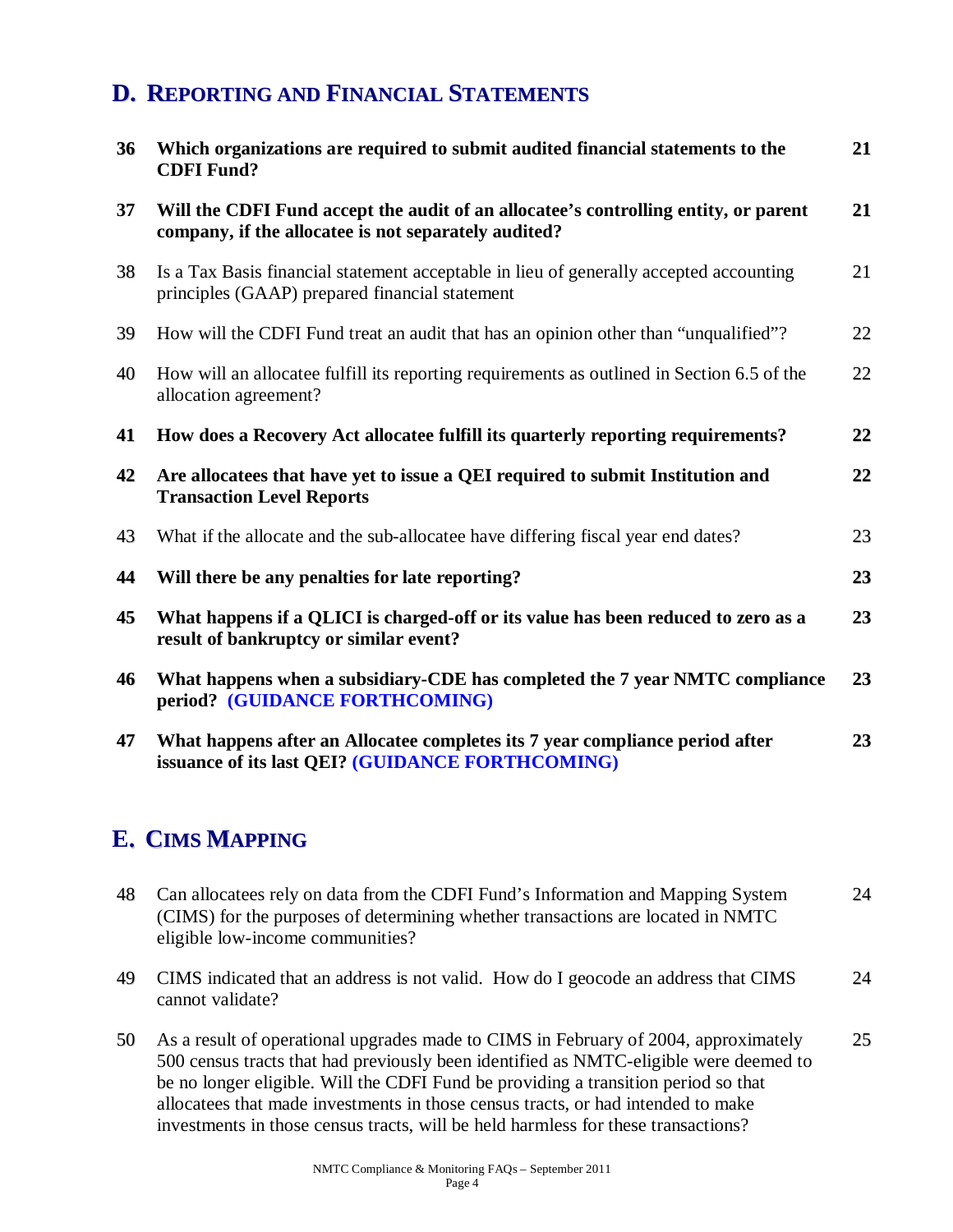| 51 | Why do I get a different census tract location when I map the same address at a<br>later date? How will the CDFI Fund handle such differences? | 25 |
|----|------------------------------------------------------------------------------------------------------------------------------------------------|----|
| 52 | Can 2010 census data be used to determine qualifying census tracts?                                                                            | 25 |
|    | <b>F. CDE CERTIFICATION</b>                                                                                                                    |    |
| 53 | Am I required to notify the CDFI Fund if a certified CDE has been dissolved?                                                                   | 26 |
| 54 | How will an allocatee maintain their CDE Certification status?                                                                                 | 26 |
|    |                                                                                                                                                |    |

56 If a CDE loses its status as a CDE, will it be offered an opportunity for a cure period? 27

## **G. AMENDMENTS - SECTION 9.11**

|     | 57 Can an allocate amend its allocation agreement?                          | 27 |
|-----|-----------------------------------------------------------------------------|----|
| -58 | <b>How can allocatees add additional subsidiary CDEs to Section 3.2?</b>    | 27 |
|     | 59 Can a CDE amend the Service Area stipulated in the allocation agreement? | 29 |

### **H. CONTROL OF SUBSIDIARY ALLOCATEES (SUB-ALLOCATEES) – SECTION 2.6**

| 60 | Are New Markets Tax Credit Program (NMTC) allocation recipients (allocatees)<br>permitted to transfer their tax credit authority to other entities?                                                                                                                                                                            | 29 |
|----|--------------------------------------------------------------------------------------------------------------------------------------------------------------------------------------------------------------------------------------------------------------------------------------------------------------------------------|----|
| 61 | How does the CDFI Fund define "Control," for the purpose of demonstrating that an<br>allocate controls a subsidiary entity?                                                                                                                                                                                                    | 29 |
| 62 | If an allocate included a Controlling Entity in its NMTC Allocation Application for the<br>purpose of demonstrating a track record, is the Controlling Entity required to maintain<br>control during the entire 7-year NMTC compliance period? If so, how does the allocatee<br>demonstrate control by its Controlling Entity? | 30 |
| 63 | What does the CDFI Fund deem to be a "controlling influence over the management<br>policies" of another entity?                                                                                                                                                                                                                | 30 |
| 64 | What does the CDFI Fund deem to be a "controlling influence over the investment"<br>decisions" of another entity?                                                                                                                                                                                                              | 31 |
| 65 | Will the CDFI Fund review operating agreements submitted by allocatees to determine                                                                                                                                                                                                                                            | 31 |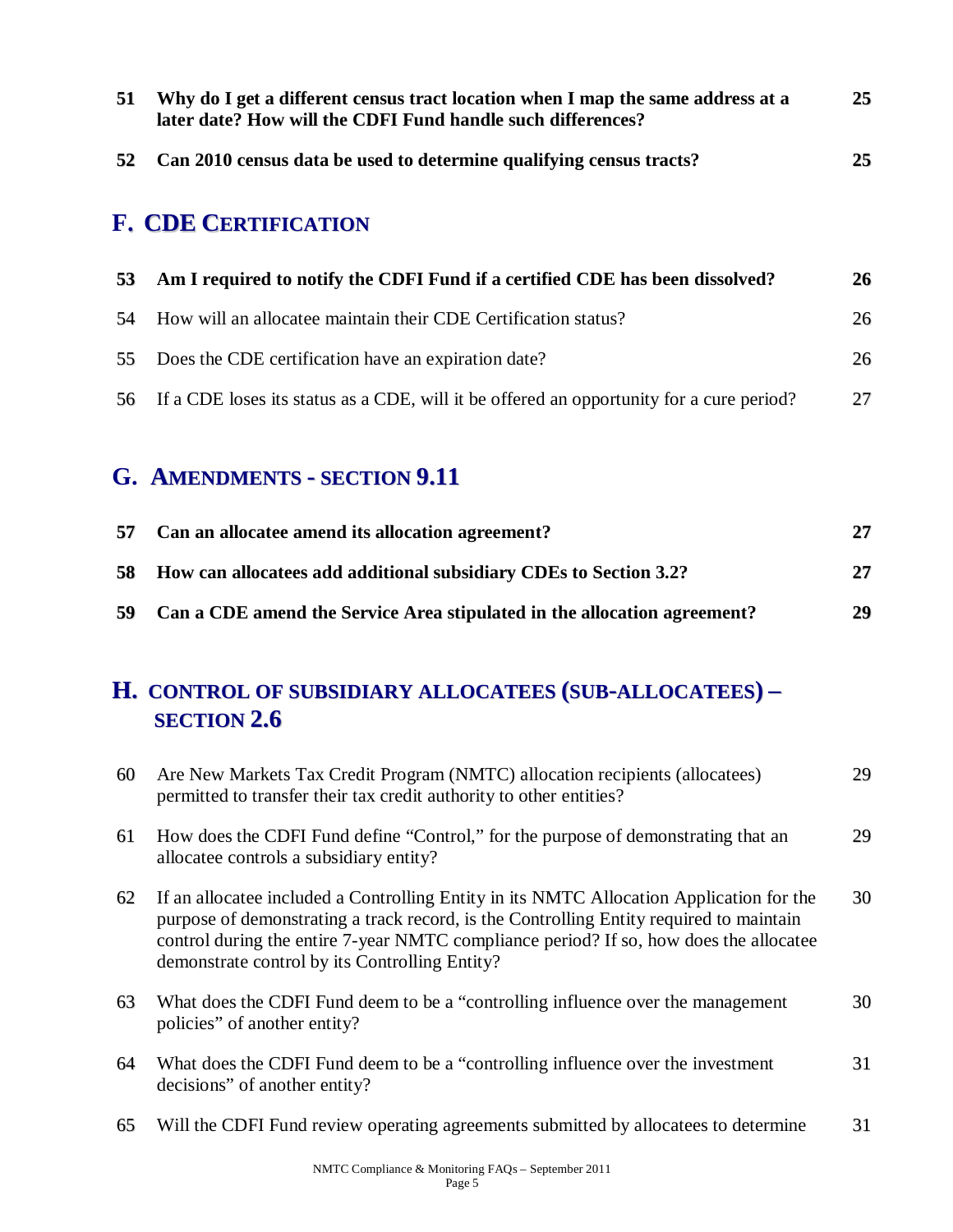whether they "control" subsidiary allocatees?

66 How does the CDFI Fund view investor rights to remove the allocatee as the managing entity of the subsidiary allocatee? 32

## **I. CONTACTING THE CDFI FUND'S COMPLIANCE UNIT**

**67 How to contact the CDFI Fund's Office of Certification, Compliance Monitoring and Evaluation? 33**

**NOTE: This document is intended to serve as public guidance for the subject matter contained herein. The CDFI Fund reserves the right, however, to modify this guidance at any time upon public notice. The examples contained in this guidance are not exhaustive in nature and the CDFI Fund has the discretion to consider additional factors when determining matters of compliance.**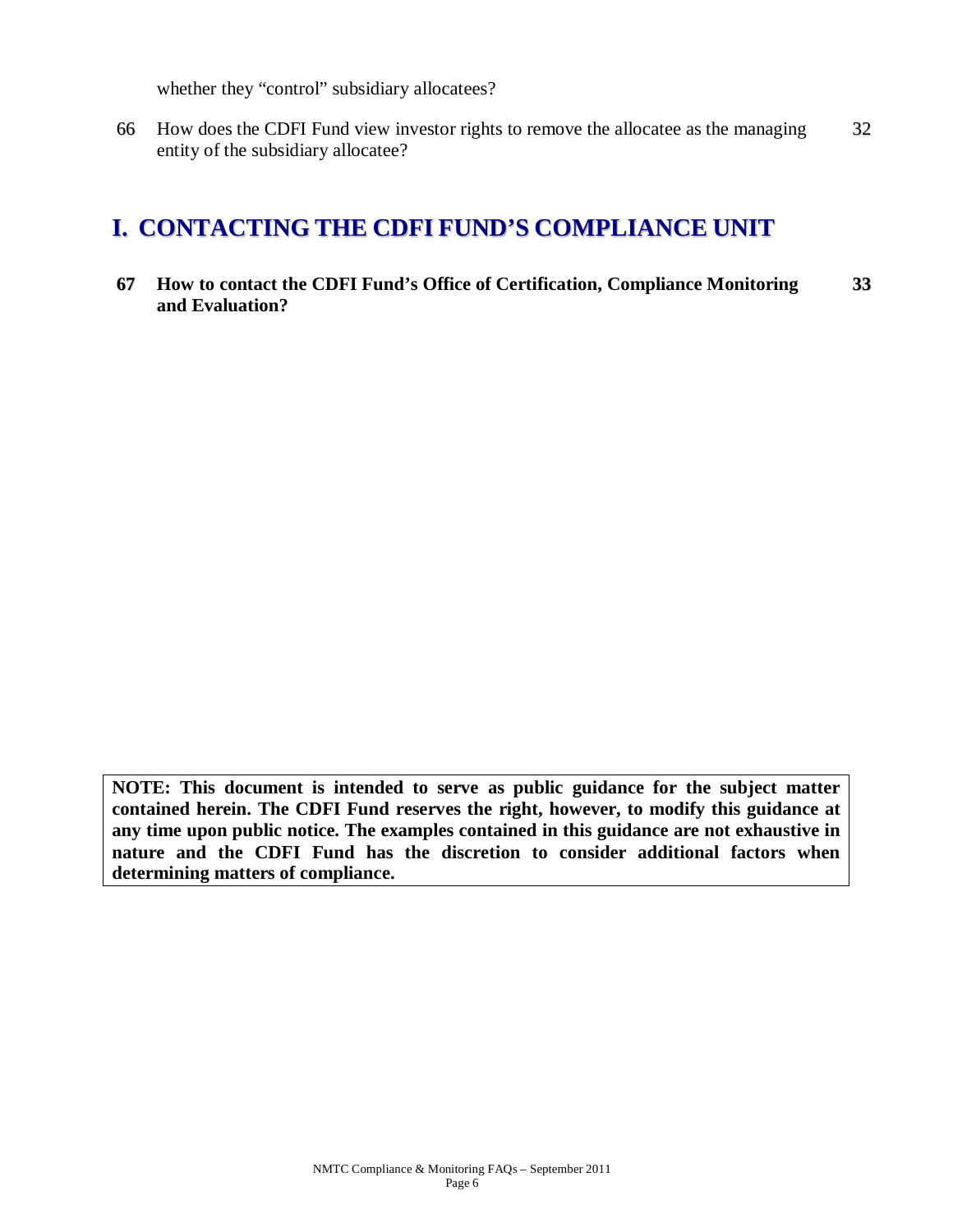# **NMTC COMPLIANCE & MONITORING FREQUENTLY ASKED QUESTIONS**

## **A. GENERAL COMPLIANCE QUESTIONS**

#### **1. Does the CDFI Fund impose an annual monitoring/compliance fee?**

At this time, the Community Development Financial Institutions Fund (the CDFI Fund) has elected not to collect the annual monitoring/compliance fee outlined in Section 7.1 of the allocation agreement. If the CDFI Fund elects to impose a monitoring/compliance fee, it will provide advance notification to all allocatees.

#### **2. Will the CDFI Fund share data submitted by allocatees with the IRS or any other entity or agency?**

The CDFI Fund will, consistent with applicable law (including IRC § 6103), make allocatee reports available for public inspection after deleting any materials necessary to protect privacy or proprietary interests. The Internal Revenue Service (IRS) will be given access to the CDFI Fund's data to facilitate IRS's compliance program for IRC Section 45D.

#### **3. When is compliance measured and for what period will the CDFI Fund measure compliance?**

In general, compliance for most items under section 3.2 of the allocation agreement is triggered by the earlier of two events: 1) a specific date found in allocation agreement subsections 3.2(ak); or 2) when an allocatee has made 100 percent of its Qualified Low-Income Community Investments (QLICIs).

Once compliance is triggered by either event noted above, the CDFI Fund will begin its annual compliance checks, and will continue such checks until QEIs are redeemed. Though the CDFI Fund will not complete formal compliance checks prior to the triggering event nor after QEI redemptions begin to occur, allocatees are expected at all times to comply with the requirements set forth in the allocation agreement, even for QLICIs whose terms extend beyond the seven-year time period the CDFI Fund conducts its formal compliance tests. Allocatees that fail to do so could, at a minimum, be found in default of the allocation agreement.

Notwithstanding the above, the CDFI Fund recognizes that the IRS regulations allow allocatees up to one year to invest QEI proceeds into QLCIs, and also allow allocatees to retain principal repayments of QLICIs for a prescribed period before being required to reinvest these proceeds into other QLICIs. The CDFI Fund will take these allowances under consideration when conducting its compliance checks, so that allocatees will not be penalized for an eligible retention of funds.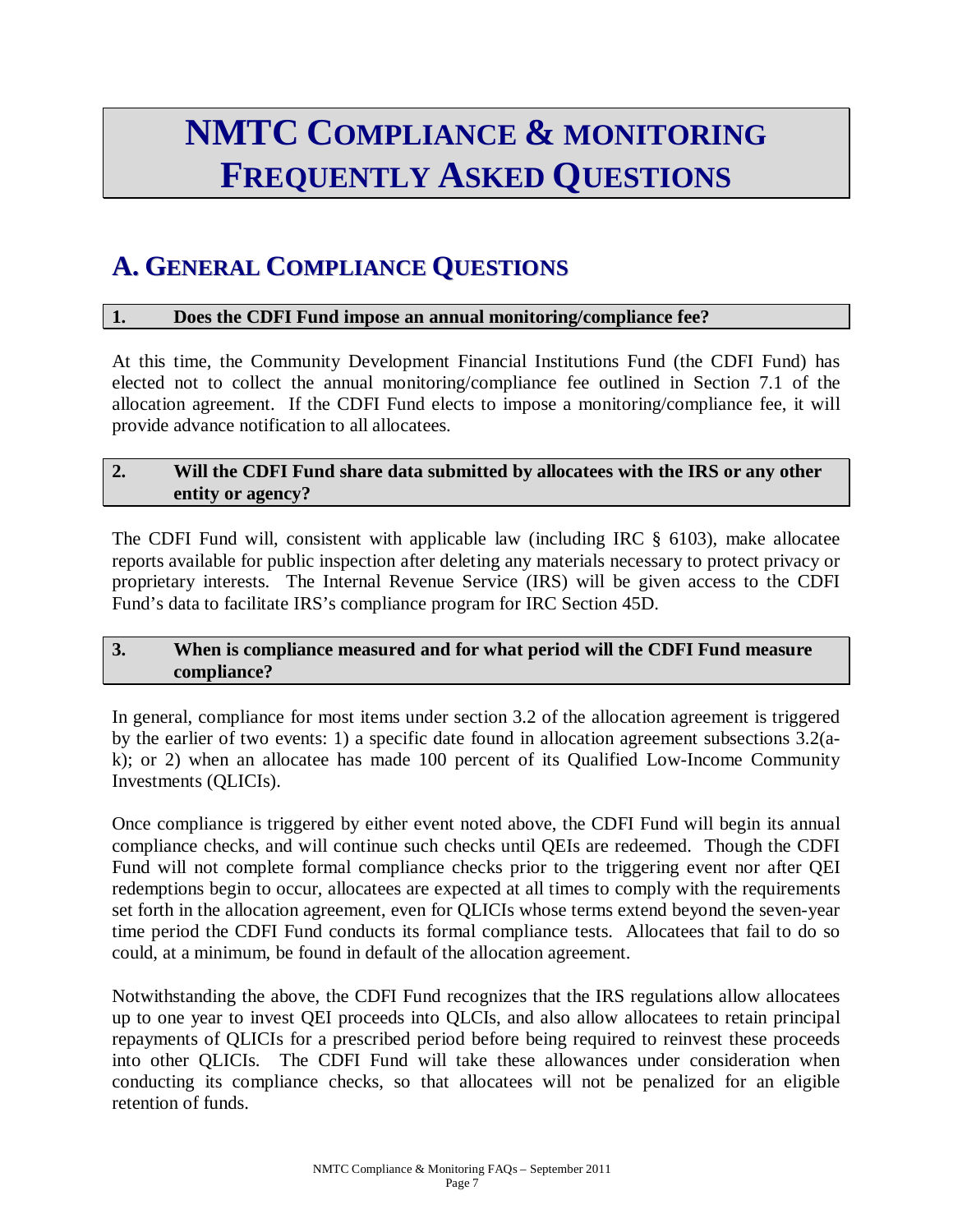**Example 1:** An allocatee receives a \$100 million allocation, issues \$100 million in QEIs and closes \$95 million in QLICIs in fiscal year 2008. The allocatee retains \$5 million for administrative costs and did not close any additional QLICIs after December 31, 2008. The CDFI Fund would conduct its initial compliance check on the \$95 million in QLICIs and it will continue monitoring compliance for six years thereafter.

**Example 2:** An allocatee with a September 30<sup>th</sup> fiscal year end receives a \$100 million allocation, issues a \$70 million QEI and closes a \$65 million QLICI in fiscal year 2008. The allocatee does not issue any additional QEIs prior to the September 30, 2008 compliance trigger date. On September 30, 2008, the CDFI Fund would conduct its initial compliance check on the \$65 million QLICI and it will continue monitoring compliance for six years thereafter.

In year five, the allocatee receives an additional QEI of \$25 million and fully invests those proceeds in a new QLICI. The CDFI Fund would now conduct its compliance test on combined QLICIs of \$90 million for the next two years.

## **B. ALLOCATION TRACKING SYSTEM (ATS)/QEIS**

#### **4. Can a Community Development Entity (CDE) that has received an allocation provide a QEI to another allocatee?**

No. The IRS regulations specifically prohibit an allocatee that has received an allocation from directly providing a QEI to another allocatee. Additionally, an entity that invests in an allocatee and subsequently receives its own allocation cannot provide QEIs to other allocatees after the effective date of its allocation agreement.

For example, in June 2005, ABC Bank provided a QEI to Main Street CDE, a CY2002 NMTC allocatee. Subsequently, ABC Bank applied for and was awarded a CY2006 NMTC allocation. ABC Bank would not be allowed to provide additional QEIs to Main Street CDE or any other allocatee on or after the date of their award notification. This rule, however, would not preclude an affiliate of ABC Bank from providing QEIs to Main Street CDE, provided the affiliate has not received an allocation or sub-allocation of NMTCs.

#### **5. How do I increase or decrease allocation amounts to a subsidiary that already has allocations transferred to it?**

Allocatees that have transferred allocations to a subsidiary can increase or decrease the transfer amount to a subsidiary by clicking on the "Transfers" link in ATS. Once open, click on the "Edit" button adjacent to the appropriate subsidiary and you will now be able to increase or decrease the amount of the transfer in the "Transfer Amount" field at the bottom of the screen.

Please note that you cannot enter an amount that is less than the finalized QEI amounts under the subsidiary, nor can you enter an amount that exceeds the allocation amount less any finalized QEI amounts. For example, an allocatee with a \$50 million allocation transferred \$30 million to its only subsidiary and the subsidiary finalized \$15 million in QEIs. At any time, the allocatee may transfer or return up to \$15 million in allocation to itself and subsequently reallocate the CDFI Funds to another approved subsidiary.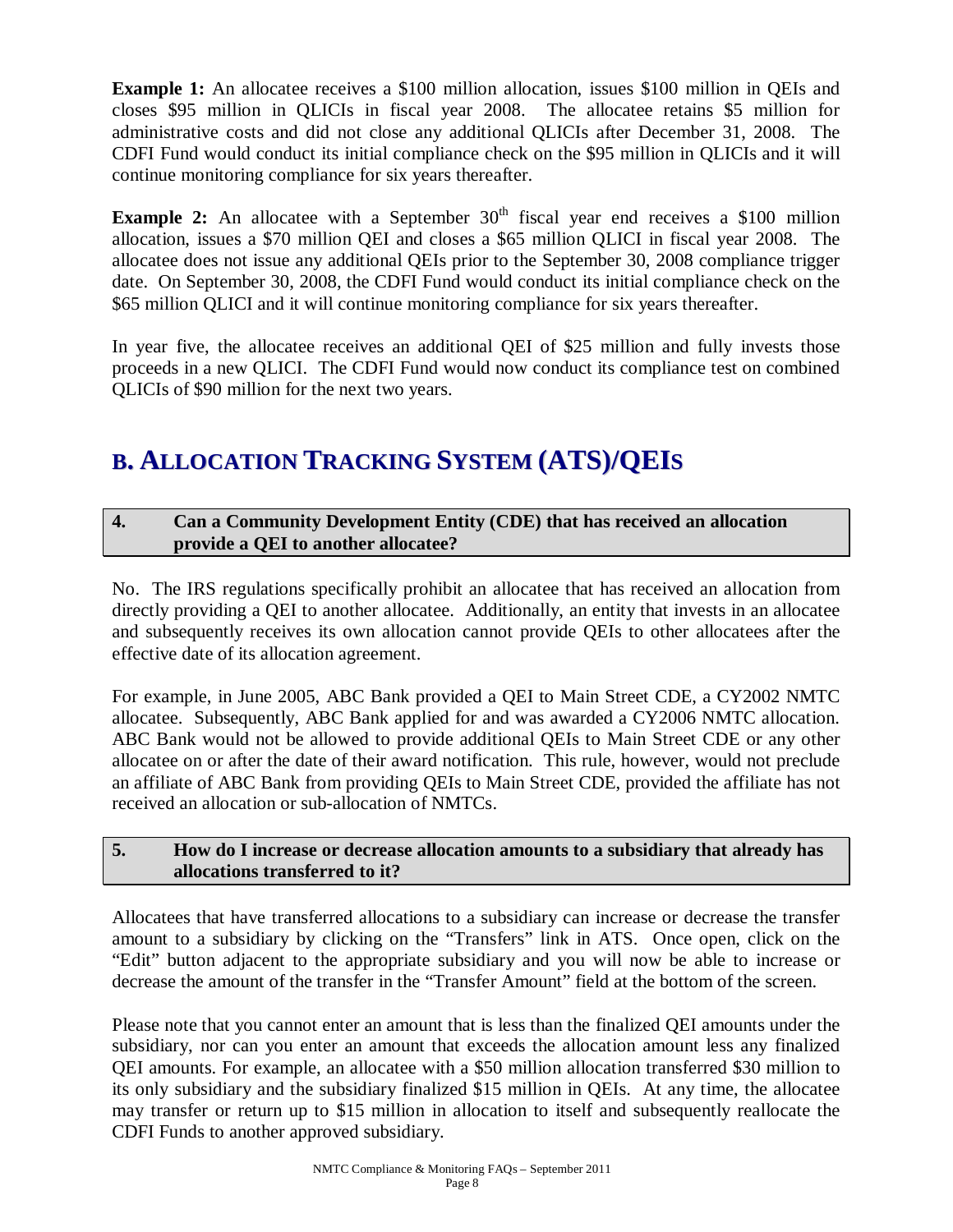Note: All allocation transfers must originate from the allocatee. ATS will not allow suballocatees to transfer any allocation amounts to other subsidiaries.

#### **6. Can an allocatee amend a finalized QEI in ATS?**

No. Only the CDFI Fund may amend a finalized QEI. All amendment requests must be submitted in writing by the Authorized Representative and include supporting documentation evidencing the receipt of QEI proceeds QEI amendment requests should be forwarded to [ccme@cdfi.treas.gov](mailto:ccme@cdfi.treas.gov) with the subject line, NMTC: Request to Update Finalized QEI Data, and should reference the following:

- 1. The Allocatee's Name
- 2. The Allocatee's EIN
- 3. The Allocatee's Award Control Number
- 4. The specific changes needed to be made

The CDFI Fund will attempt to process QEI amendment requests in a timely manner, however, it cannot guarantee this. Thus, it is imperative that allocatees review all QEI entries for accuracy prior to finalizing them. Please refer to the Users Manual in ATS for additional details.

#### **7. I did not receive the QEI notification e-mail. How do I obtain a copy for our records?**

If you did not receive the QEI notification e-mail after finalizing a QEI, please submit a request to CCME at come@cdfi.treas.gov. All e-mail notifications will be sent to the Authorized Representative indicated in the organization's myCDFIFund account. If the Authorized Representative has changed or his/her e-mail address has changed, please refer to the myCDFIFund Frequently Asked Questions document for guidance on how to update this information.

#### **8. My CDE is 100 percent owned by an S Corporation that has numerous shareholders. Will ATS require us to enter each of the shareholders and their respective information as NMTC claimants?**

If the individual shareholders claim the tax credit on their individual tax returns, each individual shareholder should be listed as a tax claimant in ATS and the required investor information (i.e. name, EIN and investor type) should be completed. This is necessary to assist the IRS in comparing ATS entries with IRS Form 8874 (New Markets Credit) that it receives from tax payers.

#### **9. I received an error message when attempting to finalize to a QEI in ATS. What could be causing this problem?**

The two most likely reasons an error message is displayed in ATS are: 1) you have been "timed out"; or 2) all fields are not complete. If there is no activity in ATS for 20 minutes, you will be logged out and an error message will be displayed. To correct this problem, simply log in and resume entering your QEI information. An error message may also be displayed if a field is left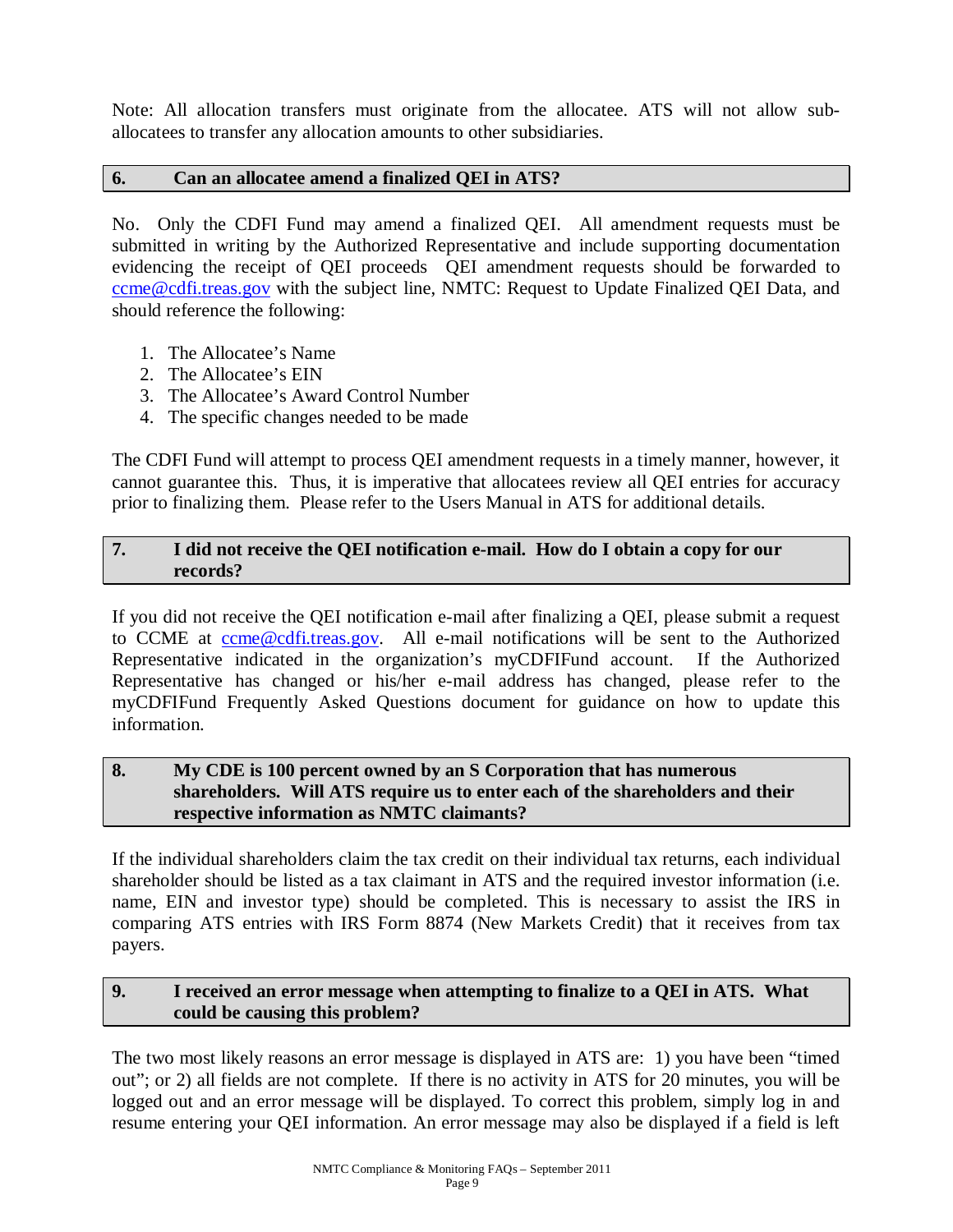blank. For example, if you are using a tiered investment structure with no debt, you will still need to enter "0" in the "Debt Contribution" field. Please ensure that all fields are complete to avoid this problem.

#### **10. My CDE is employing a leveraged investment structure. What information is required in ATS regarding the debt provider?**

At this time, the CDFI Fund does not collect any information in ATS regarding the debt provider in a leveraged investment structure except the amount of debt it contributed to the tier 1 entity. If you indicated that the tier 1 investor is a pass through entity, you will be required to specify the amount of equity and debt that contributed to the tier 1 equity investment. Allocatees are advised to retain all pertinent information regarding debt providers and the QEI investment structure should the CDFI Fund or the IRS request such information.

#### **11. Will the CDFI Fund use the "Committed Funds" information in ATS when conducting compliance or eligibility checks?**

No. At this time, the "Committed Funds" field in ATS is for informational purposes only and will not be used when the CDFI Fund conducts any compliance or eligibility checks. "Committed Funds" are potential QEIs investments not captured by pending QEIs listed ATS.

## **C. ALLOCATION AGREEMENT**

**NOTE: The examples below describe the approach the CDFI Fund is taking with respect to monitoring compliance with Section 3.2 and 3.3 of the allocation agreement. The IRS may adopt a different approach with respect to monitoring compliance with IRC Section 45D.** 

### Eligible Activities

#### **12. Which activities are permissible with respect to Financial Counseling and Other Services (FCOS)?**

FCOS is "advice" provided by the CDE relating to the organization or operation of a trade or business, including non-profit organizations. Possible FCOS activities include, but are not limited to, business plan development, assistance with business financials, assistance in securing financing, and assistance with general business operations. FCOS does not include "advice" provided to individuals, such as homeownership counseling or consumer counseling, that does not pertain to the operation of a trade or business.

The FCOS activity may be carried out by the CDE directly, or through third party agreements managed by the CDE. To the extent QEI proceeds are dedicated for FCOS, a portion of the monies must be spent, and counseling services provided, within one year of receipt of the QEI in order to qualify as a QLICI.

Any questions regarding the eligibility of FCOS activities should be addressed to the IRS at [new.markets.tax.credit@irs.gov.](mailto:new.markets.tax.credit@irs.gov)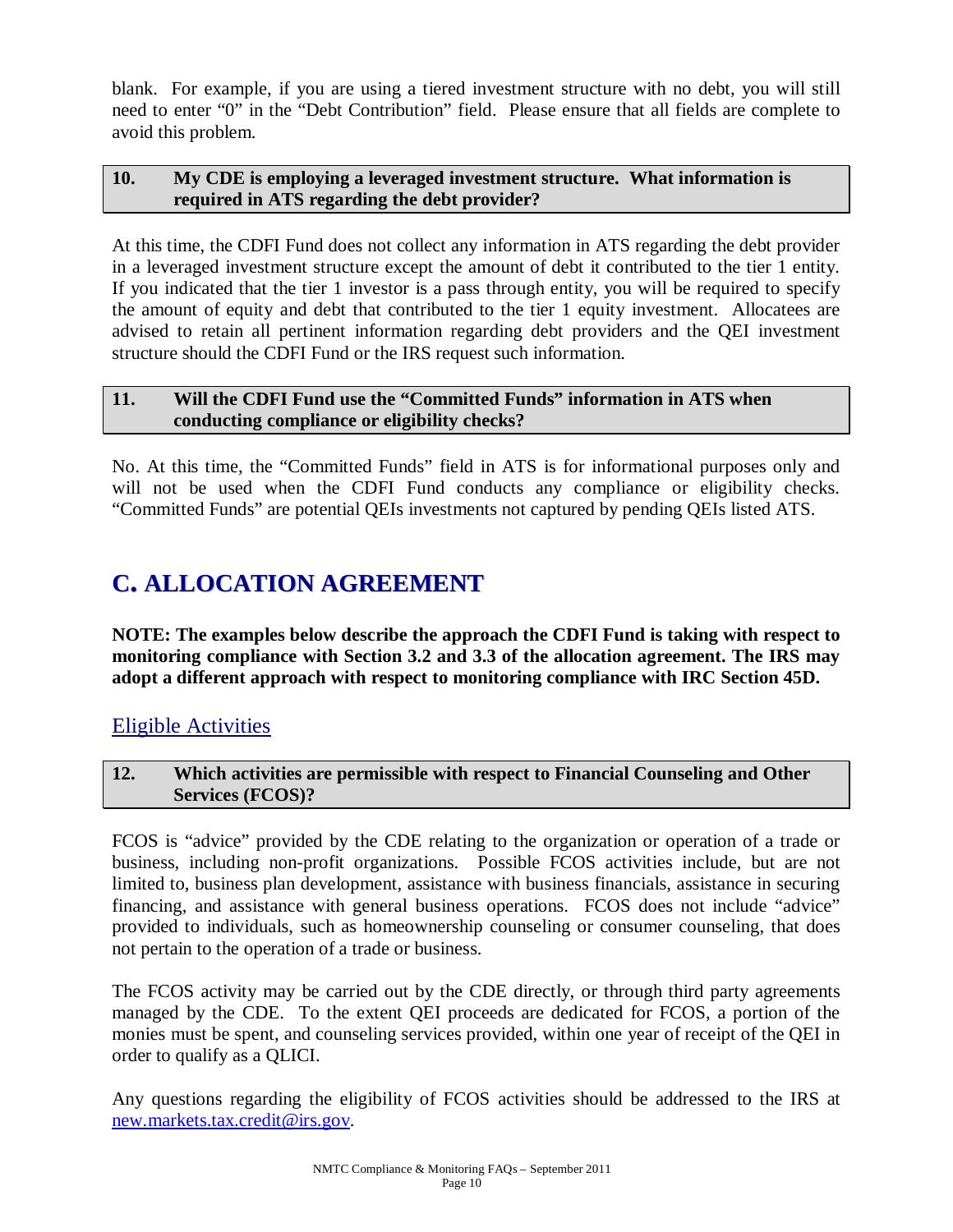#### **13. What is the definition of a "real estate QALICB" versus a "non-real estate QALICB"?**

In general, loans or investments in businesses whose predominant business activity is the development (including construction of new facilities and rehabilitation/enhancement of existing facilities), management or leasing of real estate are considered "real estate QALICBs."

Transactions with QALICBs whose predominant business activity includes all other types of business activities should be classified as non-real estate businesses regardless of: 1) how the business intends to use the proceeds of the transaction; or 2) whether the business intends to use any real estate owned by the business as collateral for a loan. For example, if an Allocatee provided a loan to a childcare provider for the purpose of purchasing the property where the childcare center would be housed, the Allocatee would categorize this loan as a "non-real estate" transaction. However, if the Applicant provided a loan to a real estate development company whose predominant business is the development of community facilities, for the purpose building a childcare center, this loan would be considered financing a real estate transaction - "real estate QALICB."

Notwithstanding the above, loans or investments made to a special purpose entity that is controlled by or under common control with an operating company, and that was set up specifically to lease the property back to the operating company such that the operating company is the principal user of the property, may be classified as either a "real estate QALICB" or a "non-real estate QALICB", at the discretion of the CDE. An operating company is considered the principal user of the QALICB's property if it is the occupant of a majority (i.e., greater than 50%) of the rentable square footage of the QALICB's property. The QALICB may lease the balance of its property to one or more third parties.

#### **14. My CDE has received principal repayments on a QLICI and will reinvest those proceeds in a new QLICI. Is the new QLICI subject to the same requirements found in Section 3.2 of the Allocation agreement (i.e. Types of QLICIs, Service Area, etc.)?**

Yes. To the extent a CDE re-invests repayments of principal as new QLICIs, the CDFI Fund will check compliance for all reported QLICIs against the requirements specified in the allocation agreement. For example, if an allocatee is required to invest 85 percent of its QLICIs in its approved service area, the CDFI Fund will measure compliance against all reported QLICIs that are currently outstanding, whether original investments or reinvestments, to ensure that 85 percent of its QLICIs are in the approved service area.

#### **15. Is the 6-month cure period found under § 1.45D-1(e)(6) available to correct a CDEs or subsidiary-CDE's failure to invest substantially all of its QEI proceeds?**

Yes. The 6-month cure period found under  $\S 1.45D-1(e)(6)$  is available to correct a CDE's or subsidiary-CDE's failure to invest substantially all of its QEI proceeds in QLICIs within the 12 month period as required by  $\S$  1.45D-1(c)(5)(iv). However, the 6-month cure period is not automatically added to the 12-month period. As the rule states, the 6-month cure period begins on the date the CDE becomes aware (or reasonably should have become aware) of the failure to invest substantially all of the QEI proceeds in a QLICI within the 12 month period.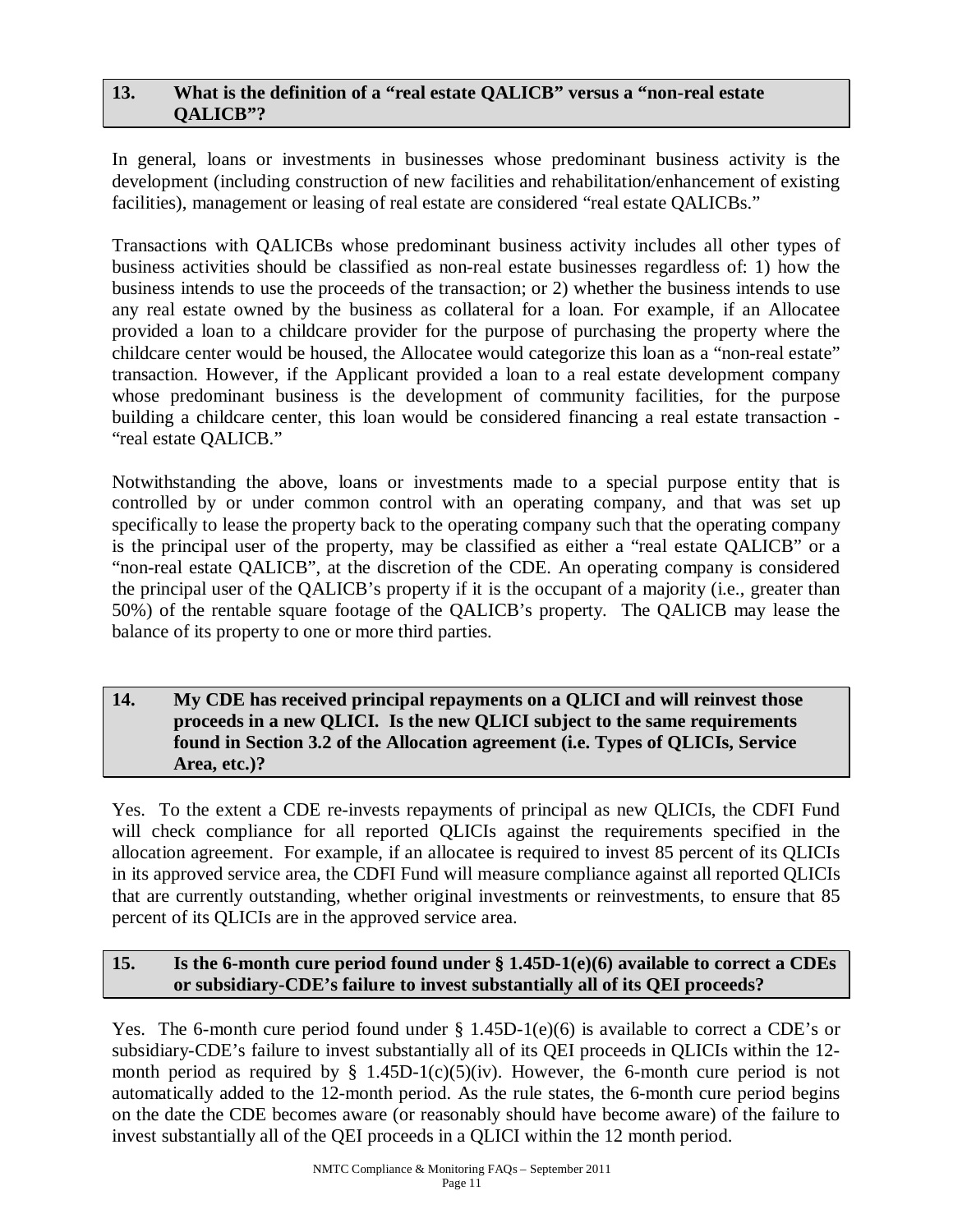#### **16. If an allocatee is providing loans to or investments in other CDEs, how will the CDFI Fund monitor compliance with the provisions of Section 3.2? Will the CDFI Fund only consider the initial QLICI into the other CDEs, or will the CDFI Fund look through the CDEs to the ultimate QALICB recipients?**

The CDFI Fund will look through to the ultimate QALICB recipient for the purpose of monitoring compliance with specific provisions of Section 3.2 of the allocation agreement, including compliance with the service area requirement, the better rates and terms requirement, and the areas of higher distress requirement.

Allocatees are required to provide the CDFI Fund with transaction level data via the CDFI Fund's Community Investment Impact System, even if an allocatee uses multiple layers of CDEs to execute its QLICIs. For example, to determine compliance with the service area provision in Section 3.2 for an allocatee that invests in other CDEs, the allocatee will submit census tract information of the ultimate QALICB recipient that receives the QLICI proceeds to determine if the QALICB recipient was located in the service area as defined in Sec. 3.2. The location of the CDE that received the initial loan or investment from the allocatee will not be considered.

#### **17. How does the CDFI Fund define "Affordable Housing" for the purpose of meeting Section 3.2(k) of the allocation agreement?**

1) An allocatee that finances rental housing units shall meet the requirements of Section 3.2(k) if the following criteria are met:

a) 20 percent or more of total rental units financed with QLICIs are both rent restricted, as defined in IRC Section  $42(g)(2)(C)$  and occupied by individuals whose household income as illustrated by HUD Handbook 4350.3 REV-1 (or subsequent versions), is less than or equal to 80 percent of the area median family income as determined and adjusted annually by HUD; **and**

b) 20 percent or more of total rental units financed with QLICIs maintain their rent restrictions throughout the 7-year NMTC compliance period. Tenants should be certified as of the later of the date the QLICI is made or move-in. Maintenance of the rent restrictions for the 7–year NMTC compliance period shall be documented by certifying the initial household income of any tenant.

2) A allocatee that finances for-sale housing units shall meet the requirements of Section 3.2(k) if 20 percent or more of the total for-sale housing units financed are purchased and occupied by Low Income Persons with a 38 percent or less Debt-To-Income Ratio and are owner-occupied by individuals whose household incomes is 80 percent or less of the area's median family income as determined and adjusted annually by HUD at the time the units are sold to the initial homebuyer. For example, recurring debt payments should include, but not be limited to mortgage payments made up of PITI, credit card, automobile, student and other consumer loan payments.

#### **18. What is the "Substantial Rehabilitation" threshold for purposes of meeting Section 3.3(h) of the allocation agreement?**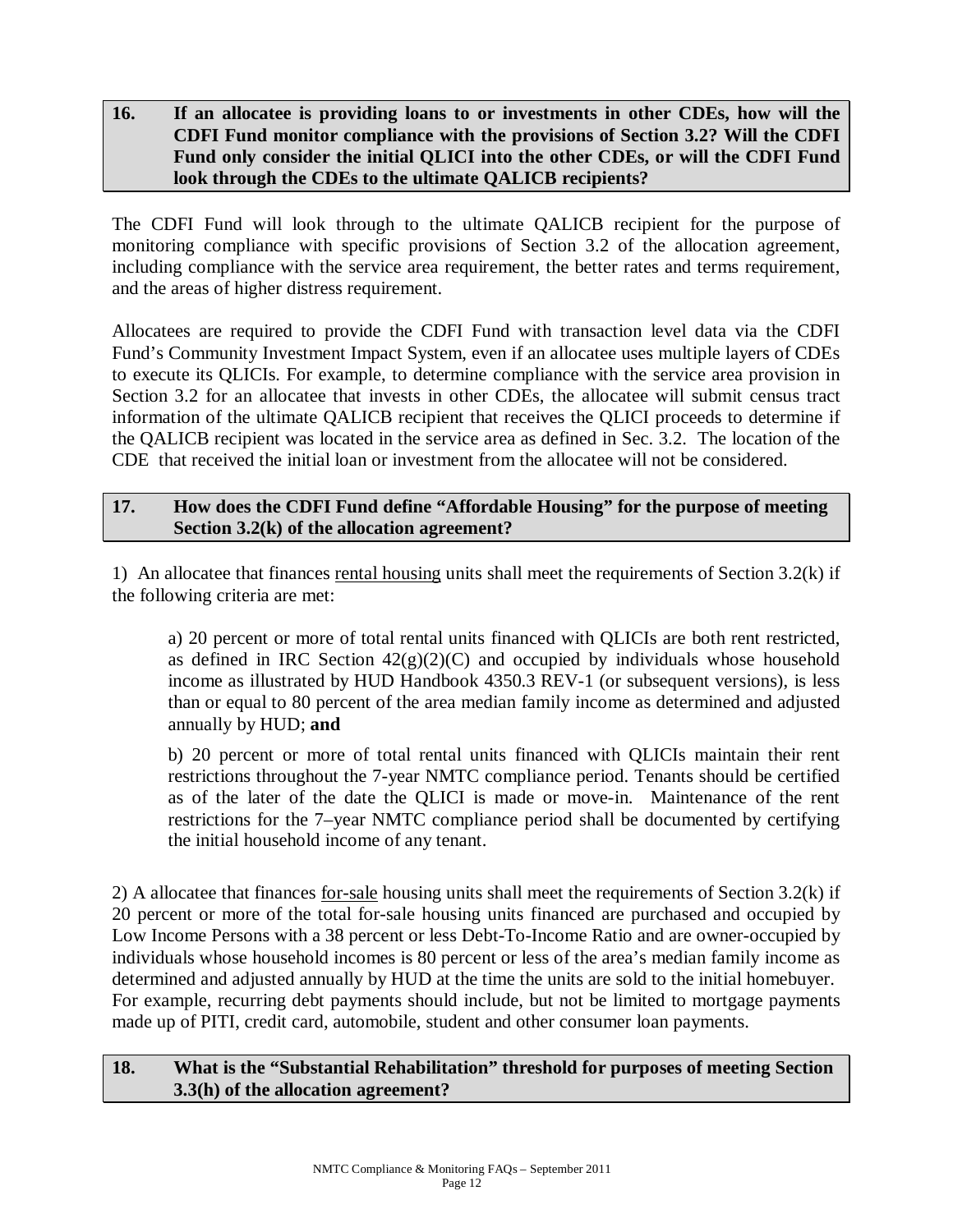In order to meet the substantial rehabilitation threshold, a CDE must show that the cost basis (as defined in 26 USC § 1012) of any improvements incurred during the taxable year the QLICI is made and during any 24-month period that begins in, ends with or straddles the taxable year in which the QLICI is made, equals or exceeds 25 percent of the adjusted basis (as defined in 26 USC § 1011(a)) of each building with respect to which the improvements are made as of the beginning of the applicable 24 month period.

### Service Area

#### **19. My CDE is making several investments in a real estate project over a period of time. At the time of the initial investment, the real estate project was deemed to be in an eligible NMTC census tract. Will future investments under the real estate project qualify if the tract is later deemed to not be an eligible NMTC census tract?**

Yes. The CDFI Fund would consider an investment to be made within a qualifying census tract as long as the census tract qualified at the time of the initial QLICI disbursement related to the real estate project. The allocatee must maintain relevant maps from the CDFI Fund Information and Mapping System (CIMS) to demonstrate eligibility at the time of the initial QLICI disbursement and relevant documents to demonstrate that follow-on investments can be directly tied to the original project at the same address.

### Subsidiary Allocatees (Sub-Allocatees)/Transfer of Allocation

#### **20. If an allocatee elects to transfer allocations to a sub-allocatee (i.e. a subsidiary CDE listed in Section 3.2 of its allocation agreement), will the CDFI Fund monitor compliance with Section 3.2 separately by each subsidiary or on a consolidated basis for all sub-allocatees that are parties to the allocation agreement?**

The CDFI Fund will monitor compliance on a consolidated basis for the total allocation amount. For example, if ABC allocatee receives a \$1 million allocation and is required to invest 100 percent it's QEIs as QLICIs, and 80 percent of its QLICIs in areas of severe economic distress, then ABC allocatee must invest at least \$800,000 into areas of severe economic distress. If ABC allocatee sub-allocates \$500,000 of its allocation to each of two sub-allocatees, each suballocatee does not have to separately invest 80 percent of its \$500,000 sub-allocation amount (\$400,000) into areas of severe economic distress. It would be permissible, for example, for one subsidiary to invest \$500,000 into areas of severe economic distress and the other to only invest \$300,000 in such areas. Provided that the total dollar amount of OLICIs invested in such areas meets or exceeds \$800,000 on a consolidated basis, the allocatee and its sub-allocatees would be in compliance with the allocation agreement.

#### **21. How does the "joint and several liability" provision of the allocation agreement apply to allocatees that intend to sub-allocate tax credit authority to subsidiary CDEs?**

As stated in the allocation agreement, the allocatee and each of its sub-allocatees are jointly and severally liable for any event of default under Section 8.1 whether the allocatee or any of its sub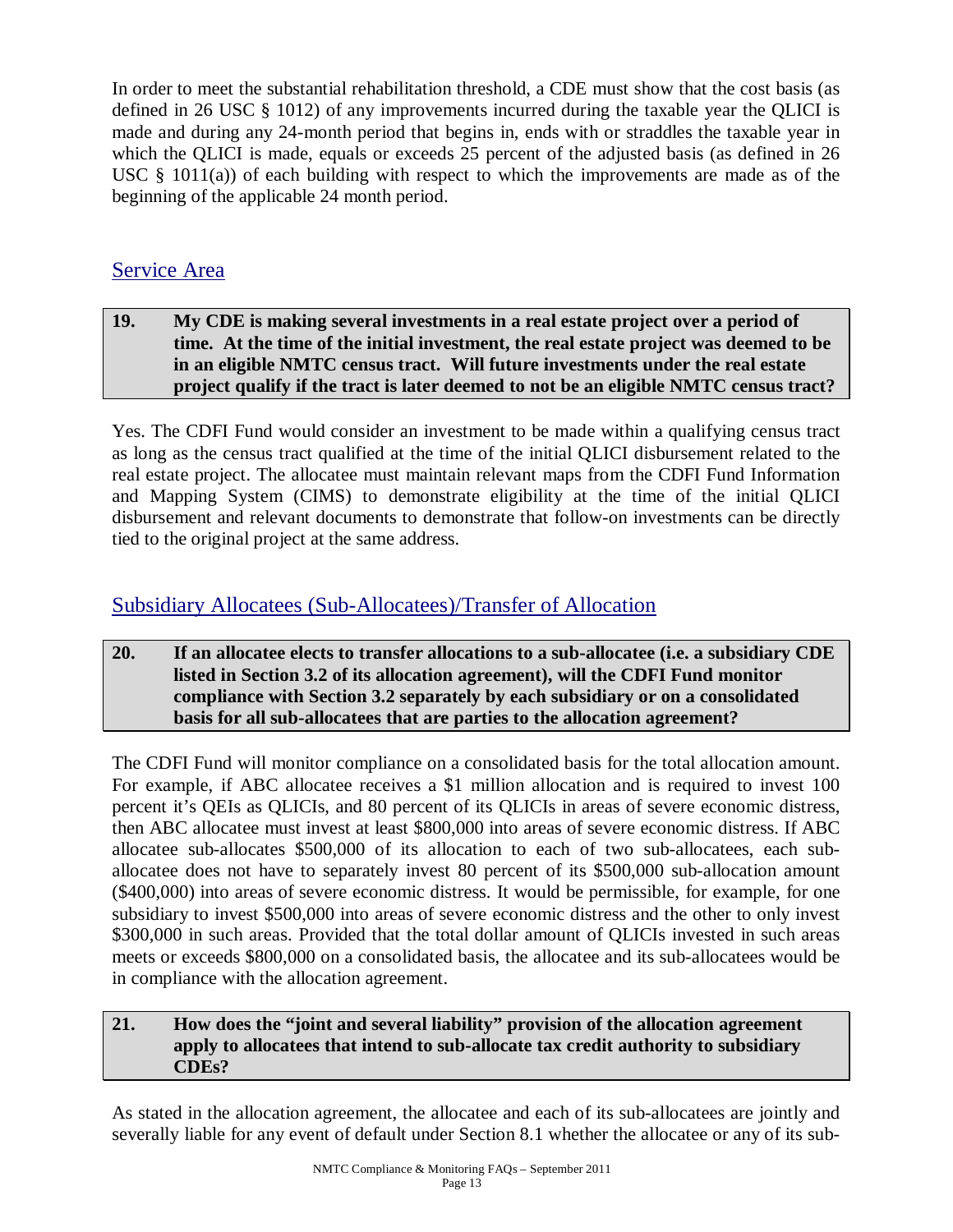allocatees incurs the default. If such an event of default occurs, the CDFI Fund may impose remedies jointly or severally upon the allocatee and its sub-allocatees, except that the CDFI Fund will not terminate or reallocate any unused portion of the NMTC allocation with respect to any investment commitments related to a NMTC allocation made to a non-defaulting allocatee or sub-allocatee, as determined by the CDFI Fund.

### Unrelated Entities

#### **22. How will the CDFI Fund monitor compliance with the unrelated entity requirement in Section 3.2 of the allocation agreement?**

This sub-section of Section 3.2 requires certain Allocatees to meet the IRS's "substantially all" requirement by making investments in entities that are unrelated to the Allocatee. Allocatees will be required to indicate in the transaction level report whether each QLICI made was to a related or unrelated entity. This test is measured on an aggregate QEI basis.

An Allocatee that has committed to invest in Unrelated Entities will be in compliance with its Allocation Agreement only if persons unrelated to the Allocatee will hold a majority equity interest (as defined in IRC  $\S 45D(f)(2)(B)$ ), and as determined subsequent to the receipt of a QEI, but prior to the Allocatee using the proceeds of that QEI to make the initial QLICI. The CDE must determine whether such persons are related to the CDE (within the meaning of IRC §267(b) and §707(b)(1)) in consultation with its own tax advisors. For all QLICIs made on or after April 15, 2010, the CDFI Fund will assess compliance with the Unrelated Entities requirement at either the Allocatee CDE or Subsidiary CDE level depending upon which entity receives the QEI investment and makes the corresponding QLICI.

CDFI Fund may review any subsequent changes in QALICB, Allocatee CDE, or Subsidiary CDE ownership resulting in common ownership between the Allocatee CDE (or Subsidiary CDE) and the QALICB on a case-by-case basis to determine whether a principal purpose of a transaction or a planned series of transactions is to achieve a result that is inconsistent with the purposes of this rule. The requirement of Section 3.2(d) does not apply if an Allocatee becomes related to a business due to financial difficulties of the business that were unforeseen at the time the QLICI was made to the business.

### Better Terms and Conditions/Flexible Products

**23. Section 3.2(f) of my CDE's allocation agreement states that "All of the Allocatee's QLICIs must (a) be equity or equity-equivalent financing, (b) have interest rates that are "X" percent lower than either the prevailing market rates for the particular product or lower than the Allocatee's current offerings for the particular product, or (c) satisfy at least 5 of the indicia of flexible or non-traditional rates and terms, as listed in Section 3.2(f)." How can my CDE demonstrate that it is satisfying this requirement?** 

The CDFI Fund generally monitors transactions on an investment-by-investment basis. Each investment must: (1) be equity, an equity equivalent, or a loan with an interest rate that is at least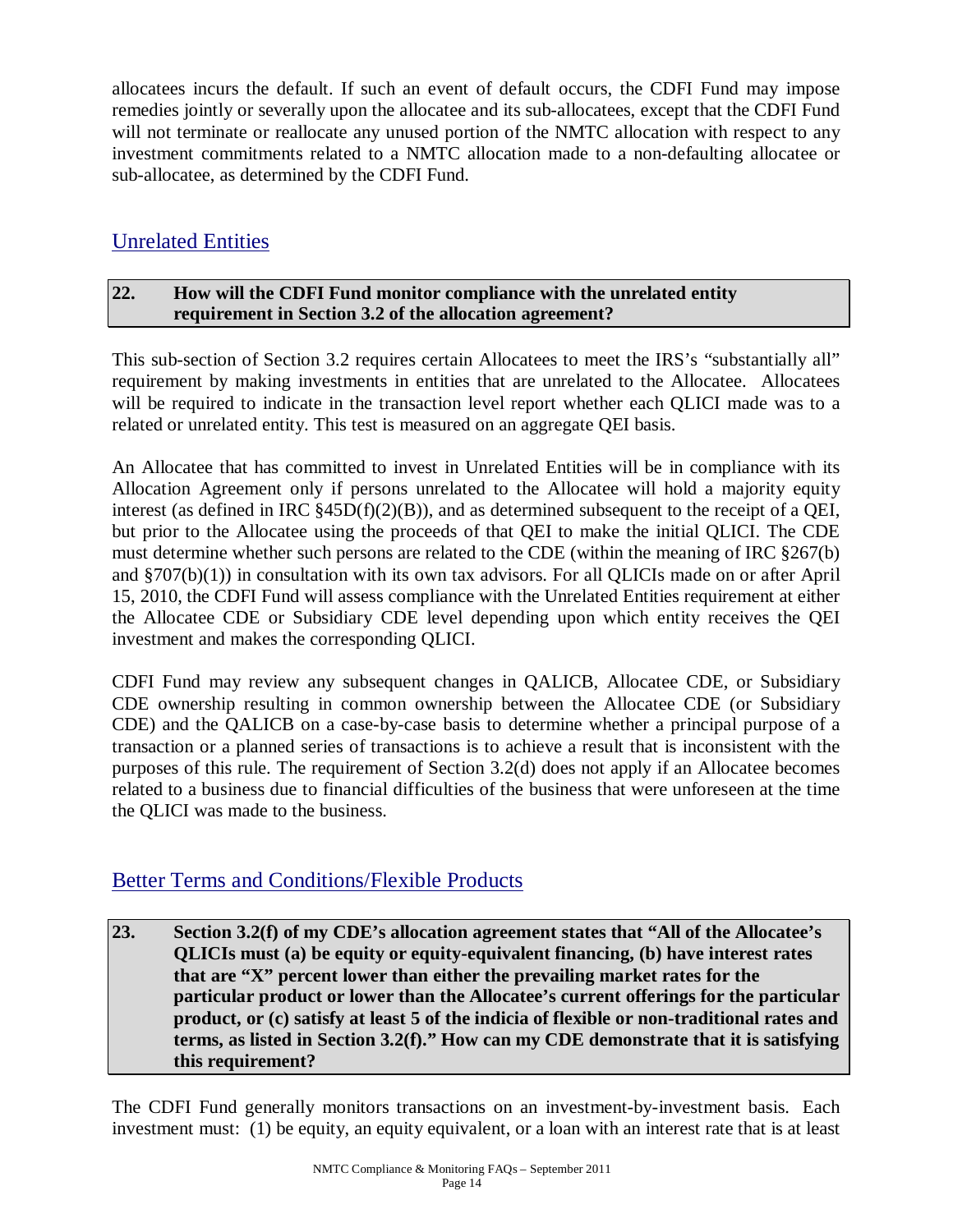"X" percent below a market comparable; or (2) have the corresponding number of concessionary terms (e.g., higher loan to value ratio; reduced fees; non-traditional collateral; etc).

It is permissible for a CDE to combine separate investment transactions for the purposes of meeting this requirement, provided that these transactions are part of a simultaneous closing and: 1) 50 percent of the dollar value of the combined transactions is in the form of equity, equity equivalents, or the blended interest rate is at least "X" percent below market (see example 1); or 2) at least 50 percent of the dollar value of the combined transactions have concessionary terms (see example 2).

**Example 1:** A CDE finances a \$1 million transaction by combining a \$750,000 market-rate loan with a \$250,000 loan that may be purchased by the QALICB or affiliate for a nominal rate after seven years. If the blended interest rate on these combined products is "X" percent below the prevailing market rate, the CDE satisfies the requirements of Section 3.2(f) provided these transactions are part of a simultaneous closing.

**Example 2:** A CDE finances a \$1 million transaction by combining a \$500,000 market-rate loan with a \$500,000 below market rate loan. If \$500,000 (50 percent of the total transaction) has: a) an interest rate that is less than "X" percent below market; b) a loan to value ratio more favorable than market; c) origination fees that are lower than market; d) a debt service coverage that is lower than market; and e) interest-only payments for 7 years; then the CDE satisfies the requirements of Section 3.2(f).

**Example 3:** A CDE finances a \$1 million transaction by combining a \$750,000 market-rate loan with a \$250,000 loan that has an interest rate that is "X" percent below market. The CDE fails the requirements of Section 3.2(f) because less than 50 percent of the blended product offering meets the below-market interest rate requirement.

**Example 4:** A CDE finances a \$1 million transaction by combining an \$800,000 market rate loan with a \$200,000 equity investment. The combined transaction has 5 concessionary features that include: a) interest rate that is less than "X" percent below market; b) loan to value ratio more favorable than market; c) origination fees lower than market; d) debt service coverage lower than market and e) interest-only payments for 7 years. The CDE meets the requirements of section 3.2(f).

#### **24. How does an Allocatee document "better rates and terms" for its QLICIs and how will the CDFI Fund determine compliance with the better rates and terms requirement of the allocation agreement?**

If the Allocatee's Controlling Entity, Affiliate(s) or QEI investor provides financial products similar to those offered by the Allocatee (or sub-Allocatee), the Allocatee may use the rates, terms and flexible features (LTV, DSCR, etc) of the non-NMTC product (for a similar real estate project and similar borrower) as a comparable for demonstrating that the QLICI meets the provisions of Section 3.2(f). Documentation may include the underwriting memorandum, or real estate project assessment reviewed and approved by the Allocatee's investment committee. Such documentation should detail the rates, terms and flexible features of the QLICI and document how non-NMTC rates, terms and features were adjusted for the NMTC product, borrower and real estate project.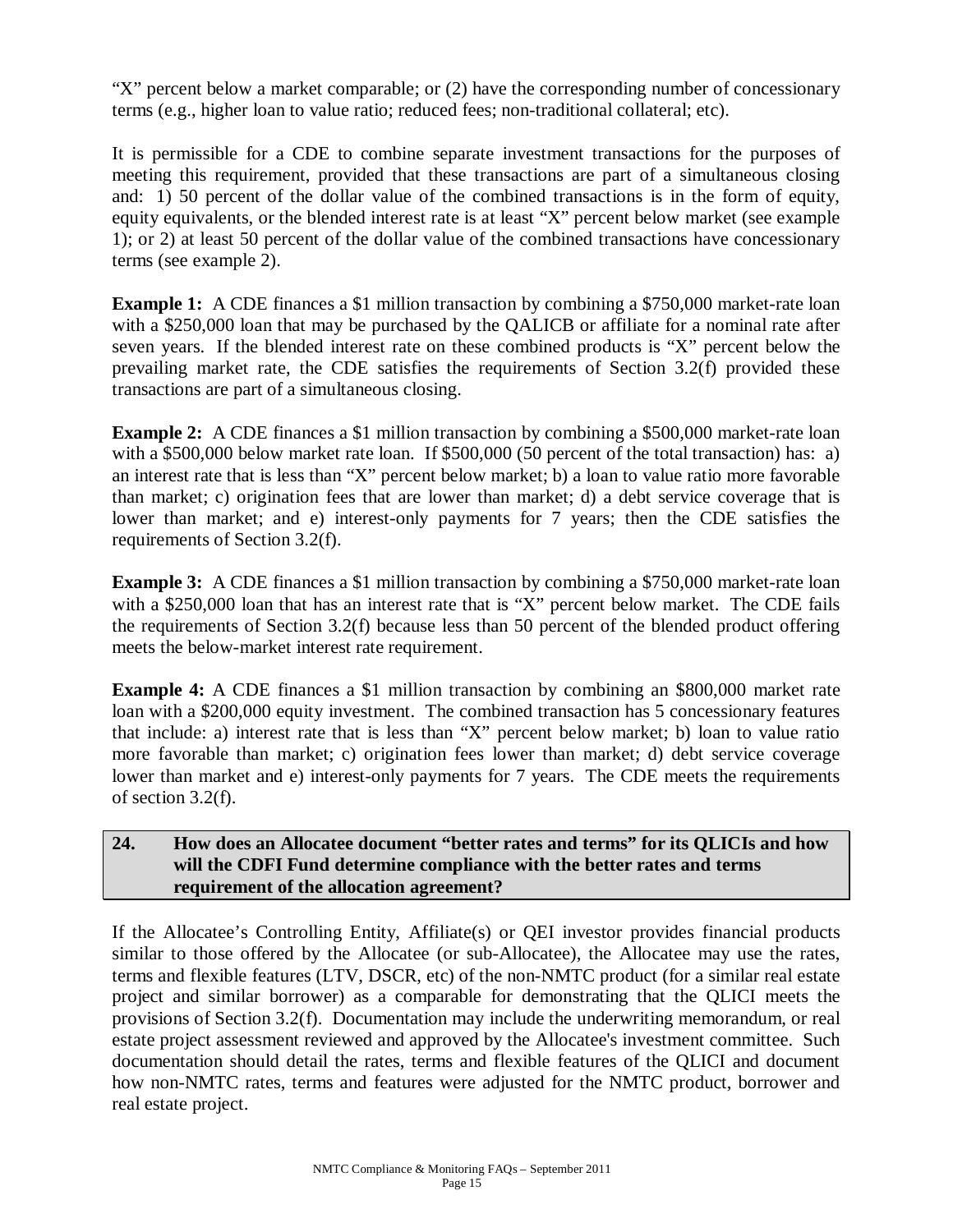If the Allocatee is basing its determination on market comparables, it must retain all documentation that can demonstrate what the comparable market rate was at the time of closing the QLICI. For example, if the CDE benchmarks its returns to a specified market indicator (e.g., 200 points over the 7-year Treasury rate), then the Allocatee must retain documentation demonstrating: 1) what the market indicator was on the day the transaction closed; and 2) that the interest rate offered by the Allocatee was sufficiently lower than the comparable market offering.

To document better rates and terms to a QALICB that would not otherwise obtain financing in the market, the Allocatee may use documents from other financial institutions that demonstrate that: the QALICB did not meet its financial underwriting criteria and the loan was not approved; or that the loan was approved with certain conditions, rates and terms that would result in the real estate project being economically unfeasible or unsustainable.

The CDFI Fund will require a CDE to identify, in its Transaction Level Report, whether a transaction met the requirements for better rates and terms, as well as the applicable market comparables. The CDE must also maintain supporting documentation in its files, should the CDFI Fund request them. As stated above, documentation must reflect information relevant at the time the loan and/or investment was made.

### Areas of Higher Distress/Targeted Distressed Communities

**25. What supporting documentation does an Allocatee need to retain in order to demonstrate compliance with investing in areas of higher distress as reflected in Section 3.2(h) Targeted Distressed Communities of the Allocation Agreement? What resources are available to determine if a census tract is in an approved Area of Higher Distress?** 

In addition to CIMS, which provides poverty rates, Median Family Income (MFI) percentages and unemployment rates, the CDFI Fund has provided several links on its website to assist allocatees. Please visit the "Compliance Monitoring and Evaluation" link for details.

Allocatees are advised to retain all relevant information in support of its decision to invest in such areas. Supporting documentation for the areas of higher distress requirement may include: statistical indices of economic distress such as poverty rates, median family income or unemployment rates at the census tract level based upon the 2000 census; materials from other government programs (e.g., HUD Renewal Communities; EPA Brownfields) demonstrating the area qualified for assistance under those programs; etc. Please visit the "Compliance Monitoring and Evaluation" section on the CDFI Fund's website for links to the following sites:

- Federally Designated Empowerment Zones, Enterprise Communities, or Renewal **Communities**
- Brownfield Sites
- SBA Designated HUB Zones
- Median Family Income and Poverty Rate Data
- Median Unemployment Rate Data
- Medically Underserved Areas (Department of Health and Human Services)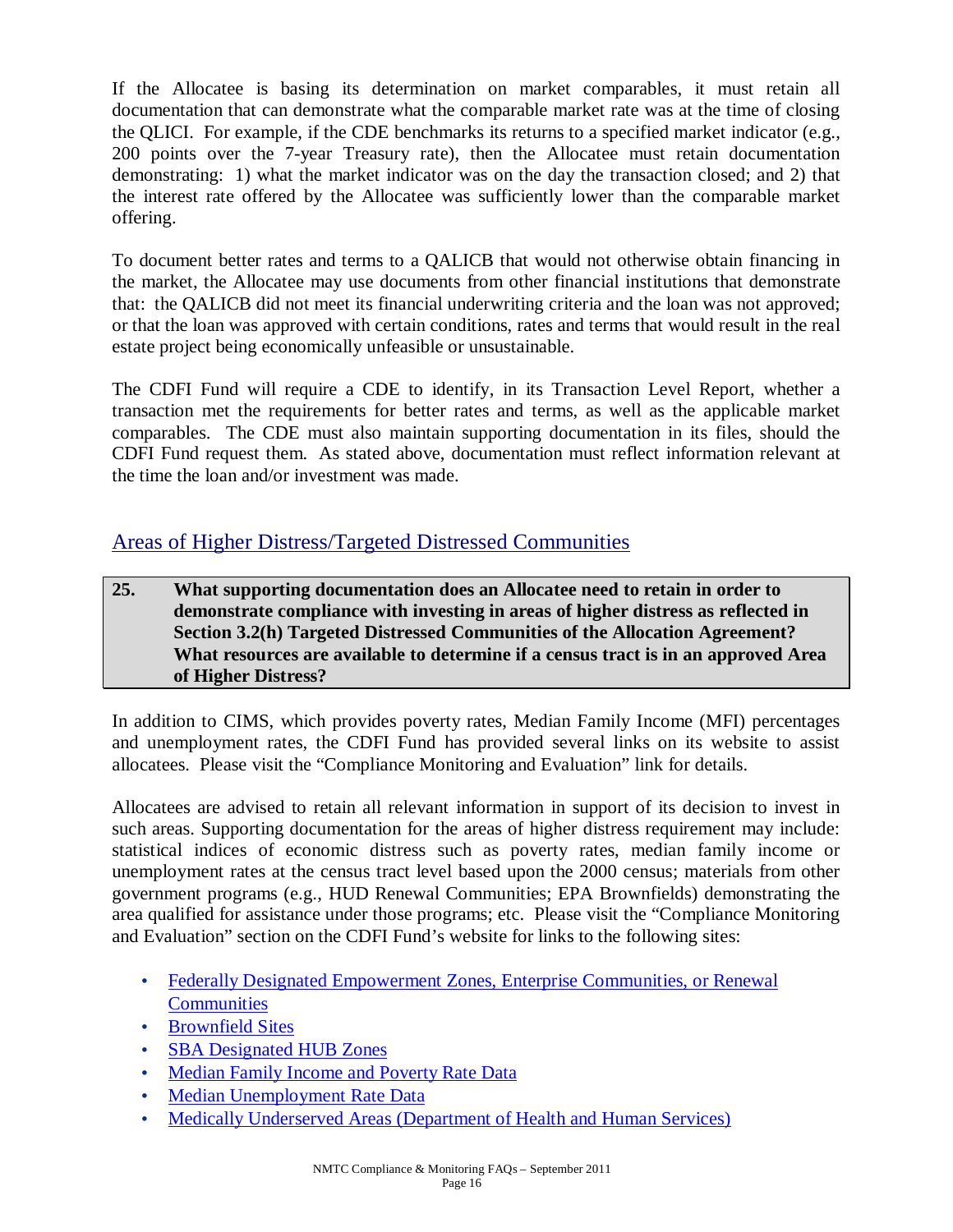#### **26. How will the CDFI Fund measure compliance with meeting the requirement of Section 3.2(h) Targeted Distressed Communities for a QALICB with tangible property in several census tracts?**

The CDFI Fund will determine compliance with the "Targeted Distressed Communities" measure for a QALICB with locations/assets across multiple census tracts using elements of the QALICB qualification criteria. CDEs must demonstrate and maintain records showing that the QALICB meets the criteria below with regard to each individual Targeted Distressed Community:

- At least 50% of the total gross income is from the active conduct of a qualified business in the eligible Targeted Distressed Community and
- At least 40% of the use of tangible property of the business is within the eligible Targeted Distressed Community; and
- At least 40% of the services performed by the business' employees are performed in the eligible Targeted Distressed Community

#### **27. Is a "Housing Hot Zone" an eligible Area of Higher Distress criteria?**

Yes. Both Economic and Housing Hot Zones are considered eligible Areas of Higher Distress criteria under applicable allocation agreements - CY2002, CY2003, CY2005 and CY2006 rounds.

#### **28. Is there a single source to determine the unemployment rate for a census tract?**

Yes. The CDFI Fund utilizes the 2000 Census data when determining if a census tract's unemployment rate is 1.5 times greater than the national average. The unemployment rate for the 2000 Census is 5.8 percent, thus to qualify as an eligible Area of Higher Distress criteria, the unemployment rate of the subject census tract must be equal to or greater than 8.7 percent.

Allocatees may find a census tract's unemployment rate in Table DP-3 (Profiles of Selected Economic Characteristics) under the American FactFinder link on the U.S. Bureau of the Census' website ([www.census.gov\)](http://www.census.gov)). Allocatees may also use the CDFI Fund's mapping system to determine the ratio of census tract unemployment to the national average by utilizing the CDFI link instead of the NMTC link in CIMS.

#### **29. Does a SBA designated HUB Zone qualify as an eligible area of higher distress and how does the CDFI Fund determine if a QLICI supports businesses that obtain HUB Zone certification?**

A SBA designated HUB Zone qualify as an eligible area of higher distress. However, for CY2005 and subsequent allocatees, the real estate project must be located in a SBA designated HUB Zone **and** the QLICIs must support businesses that obtain HUB Zone certification from the SBA. For allocatees prior to the CY2005 round, the real estate project must at a minimum be located in a SBA designated HUB Zone to meet the area of higher distress criteria.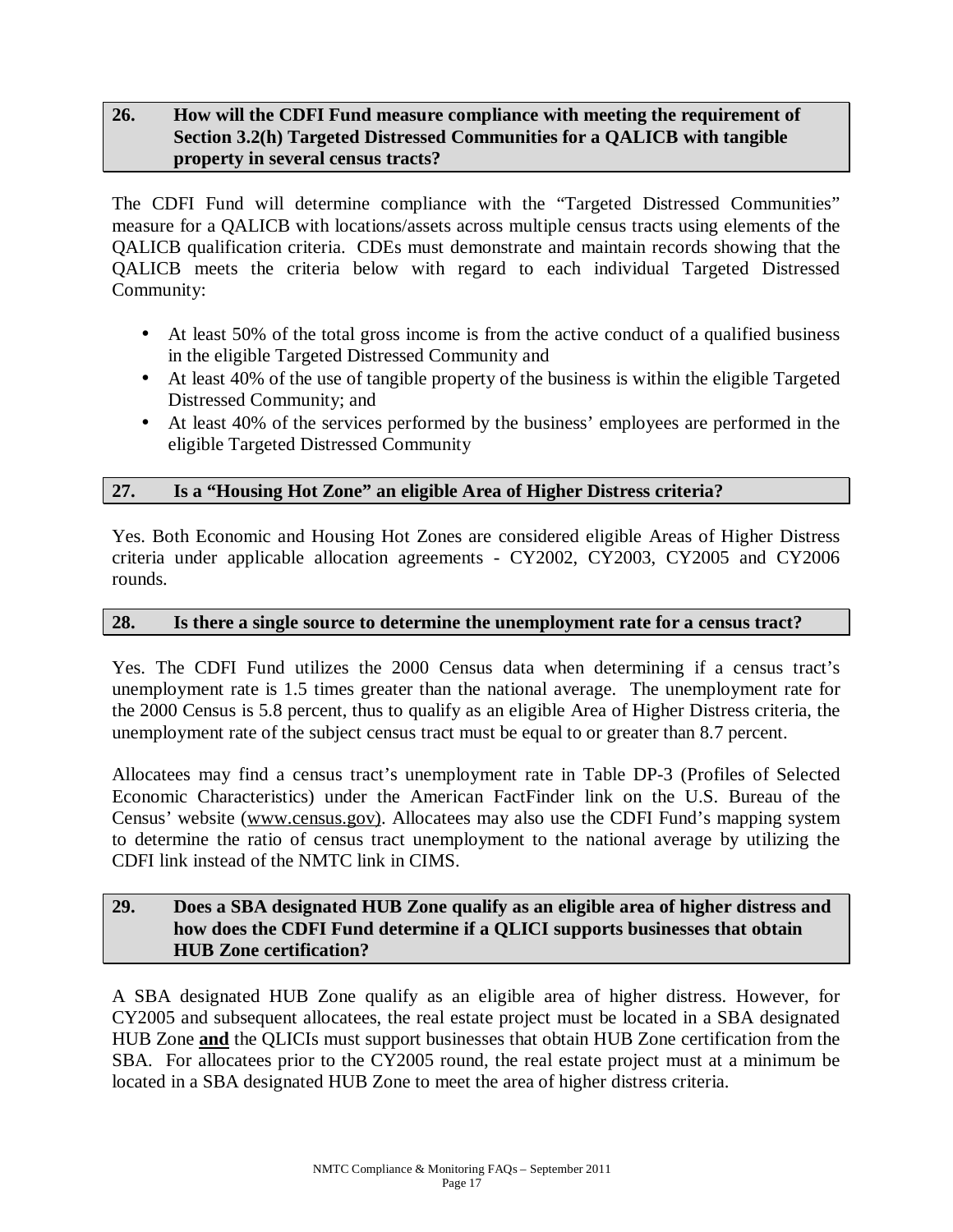When completing the areas of higher distress section in CIIS, allocatees should respond to this criteria based on the language found in its allocation agreement. Thus, allocatees who received a CY2005 or subsequent allocation should only respond "Yes" to a SBA HUB Zone if both requirements are met as detailed in the allocation agreement.

For the purposes of compliance, the CDFI Fund will consider that an investment "supports" a HUB Zone business if the QLICI meets one of the following criteria:

- 1. The QLICI is used to finance a non-real estate or real estate QALICB that maintains an active HUB Zone business certification.
- 2. The QLICI is used to finance a real estate QALICB where at least 50% of the dollar value of the contracts and sub-contracts related to the development, management or leasing of the real estate QALICB go to businesses with active HUB Zone certifications.
- 3. The QLICI is used to finance a real estate QALICB where at least 50% of the rentable square footage is leased to businesses with an active HUB Zone Certification at below market lease rates.

#### **30. How does the CDFI Fund define "other similar state/local programs targeted towards particularly economically distressed communities"?**

The program designation should be for a specific geographic area, as opposed to a population, preferably where the state or local government has designated it for redevelopment via legislation. The CDFI Fund will not pre-approve such programs. Allocatees are advised to maintain all relevant information regarding these designations in its files in the event the CDFI Fund requests such documentation. Some examples of local areas that qualify for the designation include:

- a local Tax Increment Financing (TIF) district
- an area affected by a major plant or facility closing resulting in permanent layoffs
- an area affected by Federal military base closings
- an area of unusually high commercial vacancy rates
- an area designated for the establishment of a regional technology/business center

### Qualified Equity Investment Usage

**31. All allocatees are required to invest substantially all (generally 85 percent) of their QEIs as QLICIs. Section 3.2(j) of the allocation agreement may require an allocatee to invest an even higher percentage of QEIs (e.g., 95 percent; 100 percent) as QLICIs, based on representations made by the allocatee in its allocation application. How does the CDFI Fund monitor compliance with Section 3.2(j) of the allocation agreement?** 

(A) All allocatees must be able to demonstrate that they initially made QLICIs in the amount specified in their allocation agreements.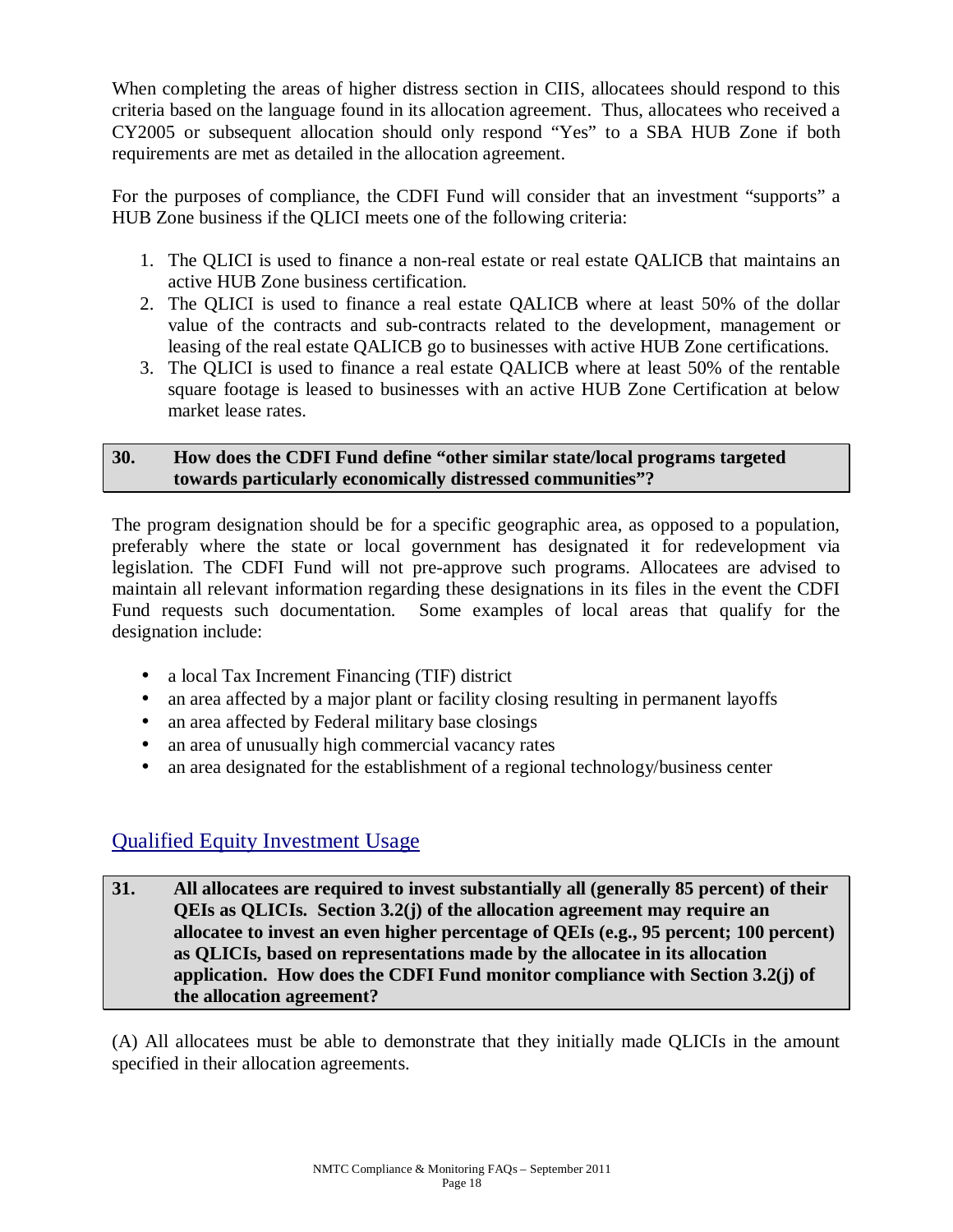**Example:** If an allocatee received OEIs totaling \$1 million, and is required in its allocation agreement to invest 100 percent of its QEIs as QLICIs, then it must be able to demonstrate that \$1 million was initially invested as QLICIs.

(B) If an allocatee subsequently receives repayments of principal from the QLICIs (e.g., amortizing loan payments), but consistent with applicable IRS regulations does not reinvest these proceeds into other QLICIs, then the allocatee will be treated as fulfilling the requirements of Section  $3.2(i)$  – notwithstanding the fact that the allocatee is no longer "fully invested" at the initial percentage.

**Example:** An allocatee received QEIs totaling \$1 million, and is required in its allocation agreement to invest 100% of its QEIs as QLICIs. It makes a loan of \$1 million to a QALICB. In accordance with the terms of the loan, the QALICB makes interest-only payments for two years, and beginning in year 3, some small payments of principal along with the interest payments. At the end of the seven-year compliance period, the principal payments total less than \$150,000 – or 15% of the \$1 million loan to the QALICB. This amount of repayment is sufficiently minimal as to not trigger reinvestment requirements under the IRS regulations. The allocatee is in compliance with 3.2(j).

(C) If an allocatee subsequently receives repayments of principal from the QLICIs that are sufficient enough to trigger reinvestment requirements under the IRS regulations, the allocatee is required to reinvest those proceeds in the same percentage as is required in the allocation agreement.

**Example:** An allocatee received QEIs totaling \$1 million, and is required in its allocation agreement to invest 100 percent of its QEIs as QLICIs. It makes a loan of \$1 million to a QALICB. The QALICB repays the entirety of the loan after two years. The allocatee must reinvest the entire \$1 million into a QLICI within the timeframes required under IRS regulations in order to be compliant with Section 3.2(j).

**NOTE: Consistent with IRS regulations regarding reinvestment, the CDFI Fund will not require allocatees to reinvest principal repayments that are received in year 7 of the compliance period.** 

### Restrictions on Use of Allocation

#### **32. Does Section 3.3(h) of my allocation agreement (prohibitions on real estate refinancing), allow for the "take-out" of both debt and equity?**

Yes. Section 3.3(h), which is applicable to all allocatees that received allocations in the CY2005 and later rounds, generally prohibits allocatees from using QEI proceeds to re-finance loans that were made to businesses whose principal activity is the rental to others of real property. As provided for in Section 3.3(h), this general prohibition does not apply in the case of financing that is used to "take-out" debt or equity that was used to finance certain eligible prior construction or acquisition activities.

#### **33. Can takeout financing apply to an amortizing loan under Section 3.3(h)(v) of the allocation agreement?**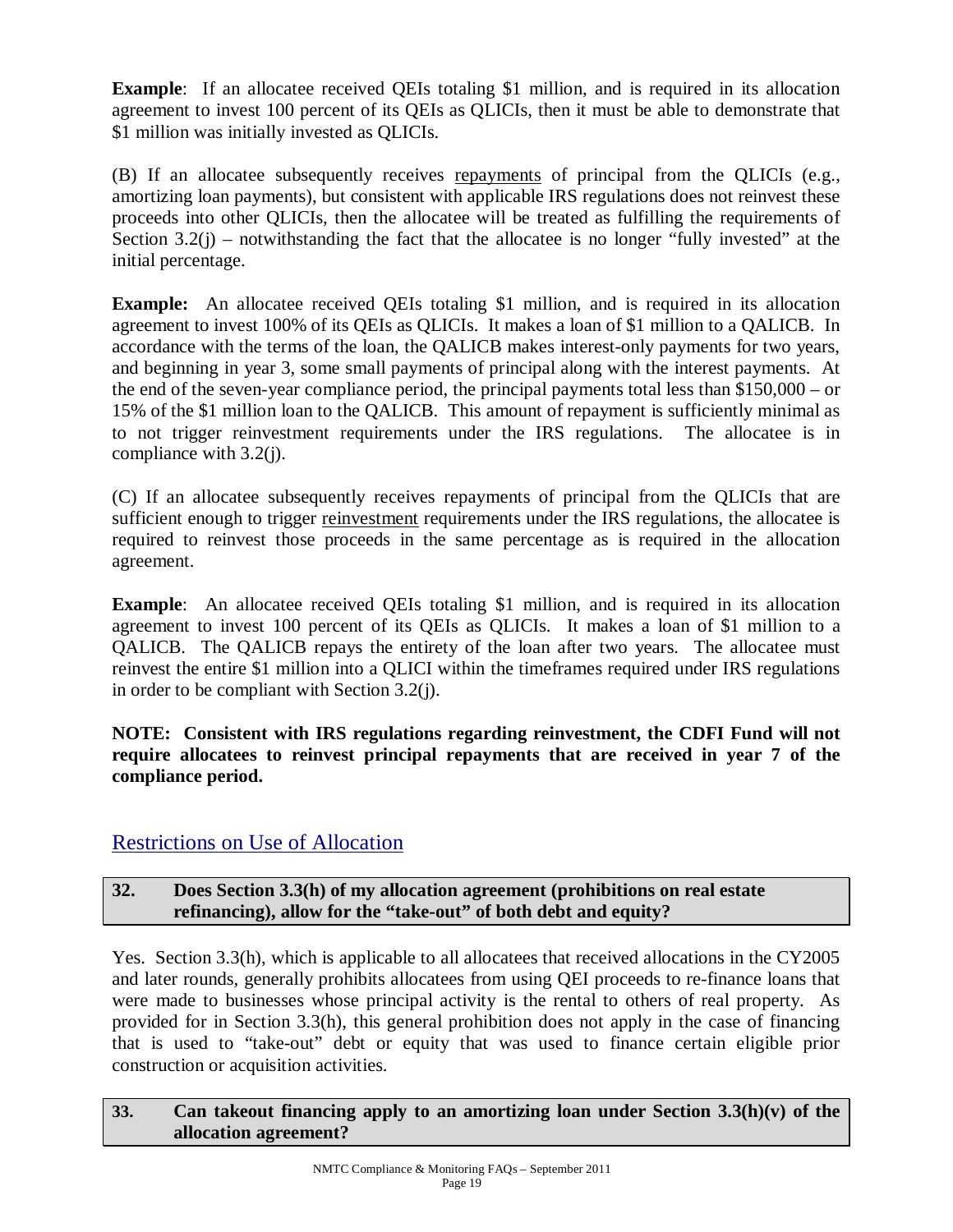Yes. The intent of  $3.3(h)(v)$  of the Allocation Agreement is to prevent the refinancing of permanent loans solely to reduce financing costs to the QALICB. The structure (amortizing or interest-only) of the underlying loan to be taken out is immaterial. The allocatee must determine whether the take out financing for the underlying loan fits the intent of section  $3.3(h)(v)$  – namely, to prevent the refinancing of permanent loans.

### Material Events

#### **34. Section 6.9 of the allocation agreement requires CDEs to report Material Events to the CDFI Fund within 20 days of the occurrence. How do I report a material event to the CDFI Fund?**

An updated Material Events form can be found on the CDFI Fund's website at <http://www.cdfifund.gov/docs/certification/cdfi/Material%20Events%20Form.pdf>. Allocatee should use this form to identify the nature of the material event, so that the CDFI Fund can determine whether or not it will affect the CDE's ability to remain certified as a CDE or to administer its allocation award.

#### **35. What is a Material Event?**

The CDFI Fund defines a "Material Event" as an occurrence that affects an organization's strategic direction, mission, or business operation and, thereby, its status as a certified Community Development Financial Institution (CDFI) or Community Development Entity (CDE), and/or its compliance with the terms and conditions Allocation. The list below provides examples of Material Events that should be reported to the CDFI Fund on the Certification of Material Event Form. Please note these examples may not apply to all covered entities and this list may not be exhaustive:

- **·** An Event of Default, as that term is defined in Section 8.1 of the allocation agreement, or any event which upon notice or lapse of time, or both, would constitute an Event of Default;
- **·** A merger, acquisition, or consolidation with another entity
- **·** A change in the organization's legal status (e.g., dissolution or liquidation of the organization, bankruptcy, receivership, etc.)
- **·** An event which materially changes the strategic direction, mission, or business of the organization such that the organization no longer meets a certification requirement (e.g., no longer providing Financial Products or Development Services.)
- **·** Changes in business strategy that might have influenced the merits of awarding the application (e.g. benefits passed to QALICB, changes in fees charged to various parties, changes in QEI structure, changes in product offering, changes in project selection.)
- **·** An event which materially changes the organization's tax and/or corporate structure (e.g., changing from for-profit to non-profit status)
- An event that results in a change in control of the organization (e.g., control by, controlling relationships, loss of control - as such term is defined Allocation agreement by any entity that is a party thereto)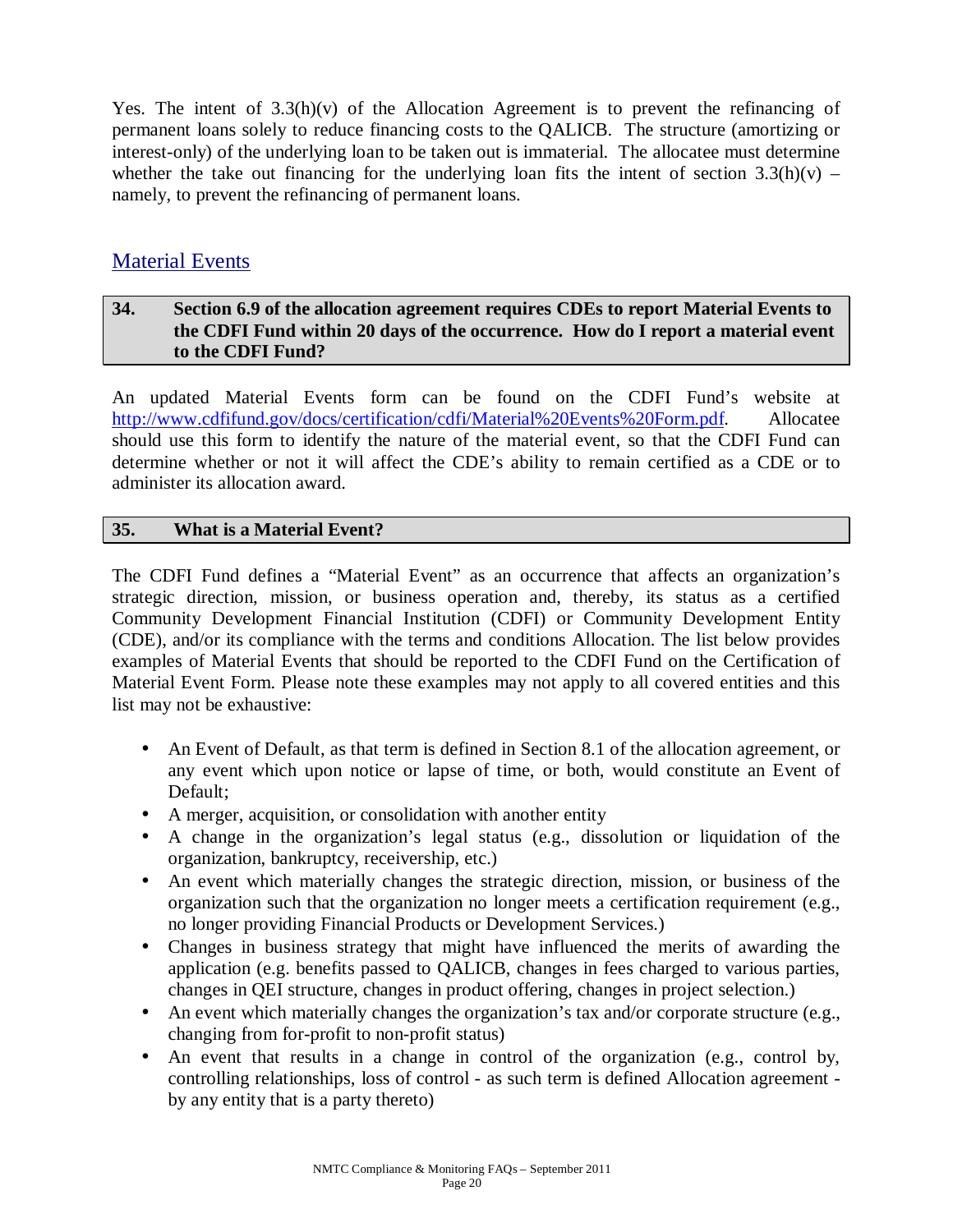- **·** An event in the composition of the organization's Board of Directors (or other governing body) such that the percentage of the governing or advisory board members representing the organization's Service Area is diminished or altered.
- **·** Relocation of the organization's primary office to another state which alters the organization's ability to serve or be accountable to its Service Area (based on its most recent certification prior to the relocation)
- **·** A proceeding instituted against the allocatee in, by or before any court, governmental or administrative body or agency, which proceeding or its outcome could have a material adverse effect upon the operations, assets or properties of the allocatee as it relates to any allocation agreement;
- **·** A proceeding instituted against a regulated affiliate of an allocatee, by or before any court, governmental or administrative body or agency, which proceeding or its outcome could have a material adverse effect upon the operations, assets or properties of the allocatee as it relates to any allocation agreement;
- **·** A material adverse change in the condition, financial or otherwise, or operations of the allocatee that would impair the allocatee's ability to carry out the authorized uses of the allocation;
- **·** The debarment, suspension, exclusion or disqualification, by the Department of Treasury, or any other Federal department or agency, of any individual or entity (or principal thereof) that received any portion of the assistance/allocation in a procurement or nonprocurement transaction, as defined in 31 C.F.R. §19.970.

## **D. REPORTING AND FINANCIAL STATEMENTS**

#### **36. Which organizations are required to submit audited financial statements to the CDFI Fund?**

Only allocatees are required to submit audited financial statements to the CDFI Fund. Submission of an audited financial statement will be required beginning with the first fiscal year in which the allocatee issues a QEI. Effective June 30, 2011, a subsidiary-CDE that has issued QEIs is no longer required to have audited financial statements produced for the CDFI Fund.

#### **37. Will the CDFI Fund accept the audit of an allocatee's controlling entity, or parent company, if the allocatee is not separately audited?**

Yes. The CDFI Fund will accept the audit of a CDE's controlling entity or parent company if the CDE's activities are fully detailed in a schedule of assets, liabilities, income and expenses of the parent's financial statements. If the audit does not provide these details, the CDFI Fund will require the allocatee to submit an audit that includes such information.

#### **38. Is a Tax Basis financial statement acceptable in lieu of generally accepted accounting principles (GAAP) prepared financial statement?**

Yes. The CDFI Fund will accept financial statements prepared on a tax basis. However, allocatees are required to utilize the same basis of accounting from year to year. In the event an allocatee who prepares cash basis financial statements one year and then is required to use GAAP the next, the CDFI Fund will require that the prior years' statements be adjusted to GAAP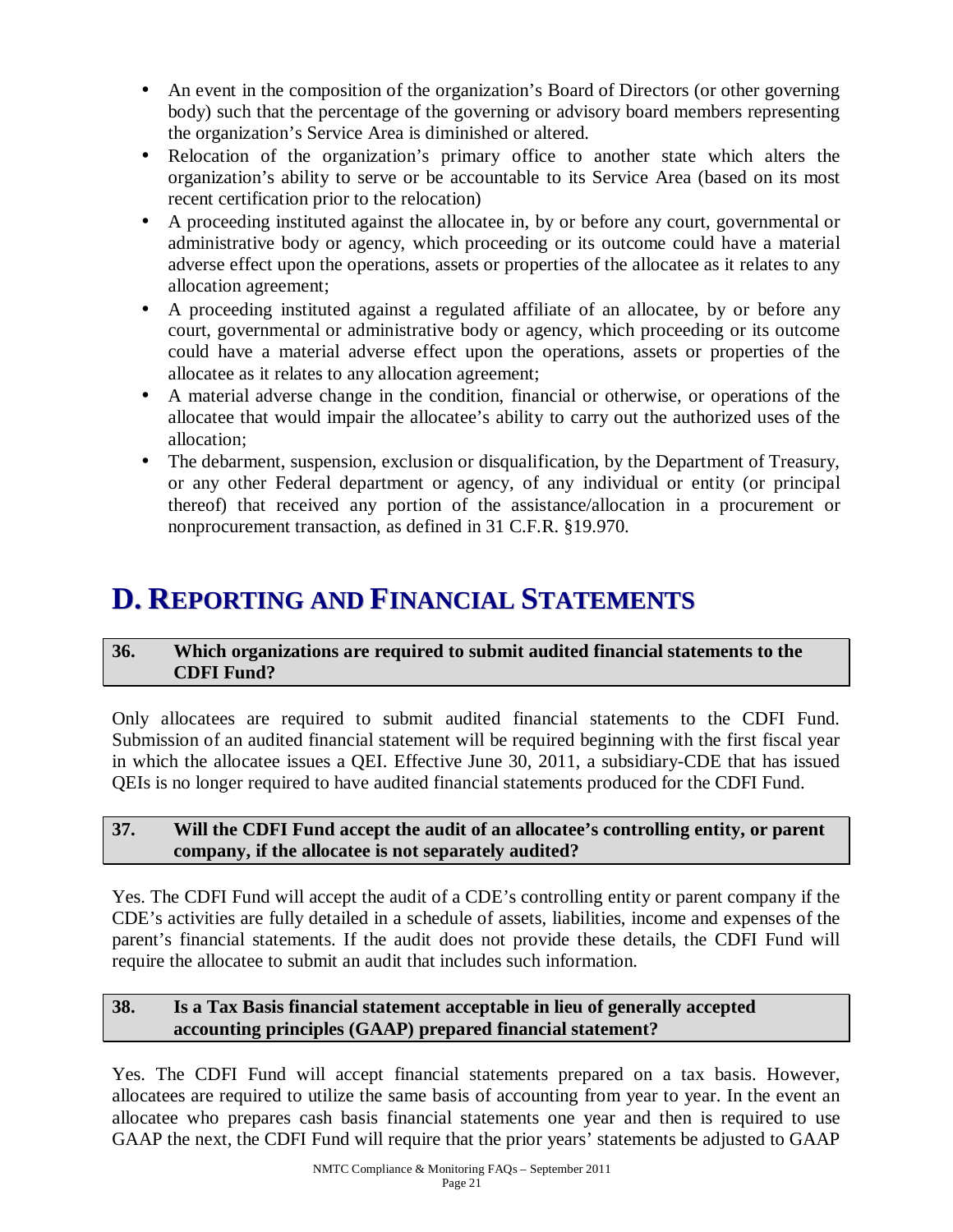and the statements be audited. Thus, while the CDFI Fund may accept tax basis financial statements for the first reporting period, it may require subsequent financial statements to be GAAP.

#### **39. How will the CDFI Fund treat an audit that has an opinion other than "unqualified"?**

The CDFI Fund would view such an occurrence as a Material Event under Section 6.9(b) of the Allocation agreement and it must be reported to the CDFI Fund. If the CDFI Fund determines that the underlying reasons are significant, it may elect to find the allocatee in default under Section 8.1 of the allocation agreement and may impose one or more of the remedies outlined in Section 8.3.

#### **40. How will an allocatee fulfill its reporting requirements as outlined in Section 6.5 of the allocation agreement?**

An allocatee will submit its Institution and Transaction Level Reports through CIIS and its QEI data through the Allocation Tracking System (ATS). Both are Internet based systems hosted by the CDFI Fund and accessible to the allocatee via its myCDFIFund account. An Allocatee can fax or mail its audited financial statements or send it them as an attachment to its CIIS submission.

#### **41. How does a Recovery Act allocatee fulfill its quarterly reporting requirements?**

Recipients of NMTC allocation awards through the American Recovery and Reinvestment Act (Recovery Act) are required to submit a Quarterly New Markets Report (QNMR) to the CDFI Fund no later than ten (10) days after the end of each calendar quarter beginning September 30, 2009 and continuing every calendar quarter for the term of the allocation agreements.

The QNMR Excel workbook must be submitted electronically through email to the CDFI Fund. Instructions for completing the QNMR and FAQs are available on the CDFI Fund's Recovery Act webpage at <http://www.cdfifund.gov/recovery>. The QNMR Excel Workbook should be saved as the allocatee's name and emailed as an attachment to  $QNMRSubmissions@cdfi.treas.gov$  no later than the  $10<sup>th</sup>$  calendar day of each quarter, 11:59pm, PT. After the QNMR is submitted to the CDFI Fund, the CDFI Fund will review the data and send any questions to the Allocatee. Please note that the instructions for the QNMR state that reports should be submitted through the CDFI Fund's Community Investment Impact System. However, quarterly reporting will remain in Excel workbook format until further notice.

#### **42. Are allocatees that have yet to issue a QEI required to submit Institution and Transaction Level Reports?**

No. Submission of the Institution Level Report will be required beginning with the fiscal year in which the allocate or sub-allocatee(s) issues its first QEI. If the first QEI is made by a suballocatee then the allocatee will need to submit the Institution Level Report for the fiscal year in which the QEI was made. These reports will be required for each fiscal year thereafter, until the allocation agreement is terminated.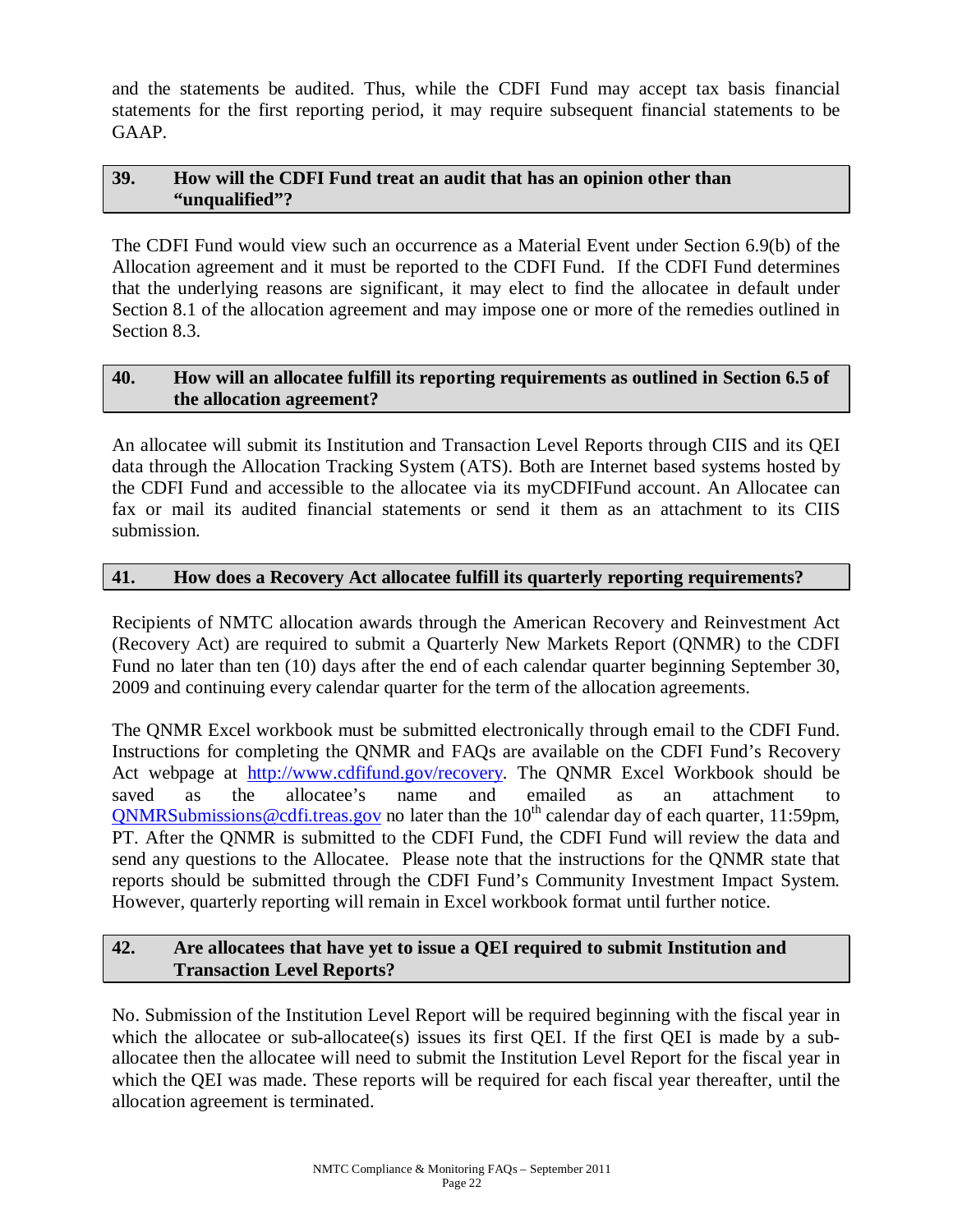Submission of the Transaction Level Report will be required beginning with the fiscal year in which the allocatee or sub-allocatee(s) makes its first QLICI. If the first QLICI is made by a suballocatee then both the sub-allocatee and the allocatee will need to submit reports for the fiscal year in which the QLICI was made. This report will be required for each fiscal year thereafter, until the allocation agreement is terminated.

#### **43. What if the allocatee and the sub-allocatee have differing fiscal year end dates?**

All reporting due dates are driven by the allocatee's fiscal year end date. CIIS reports due dates are always determined by the fiscal year of the allocatee regardless if any or all of the allocation has been transferred to a subsidiary-allocatee.

#### **44. Will there be any penalties for late reporting?**

Failure to submit required reports by the required deadline may result in default of the allocation agreement and penalization through the scoring of future applications to the CDFI Fund. Potential remedies include termination or reallocation of any unused allocations. A default finding would also make the allocatee ineligible to apply for future funding or allocation from the CDFI Fund. Section 8.3 of the allocation agreement lists the remedies available to the CDFI Fund when an allocatee defaults under the terms of the agreement.

#### **45. What happens if a QLICI is charged-off or its value has been reduced to zero as a result of bankruptcy or similar event?**

The allocatee should consult with CIIS Help Desk (703-373-1516 or [ciishelp@kearneyco.com\)](mailto:ciishelp@kearneyco.com) and the CDFI Fund to ensure that the historic information regarding a charged-off QLICI is properly captured within the CIIS system. In addition, the allocatee should provide written notice of such occurrences and any supplemental information requested by the CDFI Fund to the CDFI Fund's Office of Certification, Compliance Monitoring and Evaluation.

#### **46. What happens when a subsidiary-CDE has completed the 7 year NMTC compliance period?**

The CDFI Fund is developing formal guidance on this issue that it will issue at a later date.

#### **47. What happens after an allocatee completes its 7 year compliance period after issuance of its last QEI?**

The CDFI Fund is in the process of establishing a formal closeout policy. In the interim, after the seven-year compliance period, the CDFI Fund will no longer require the submission of audited financial statements, Institution Level and Transaction Level Reports.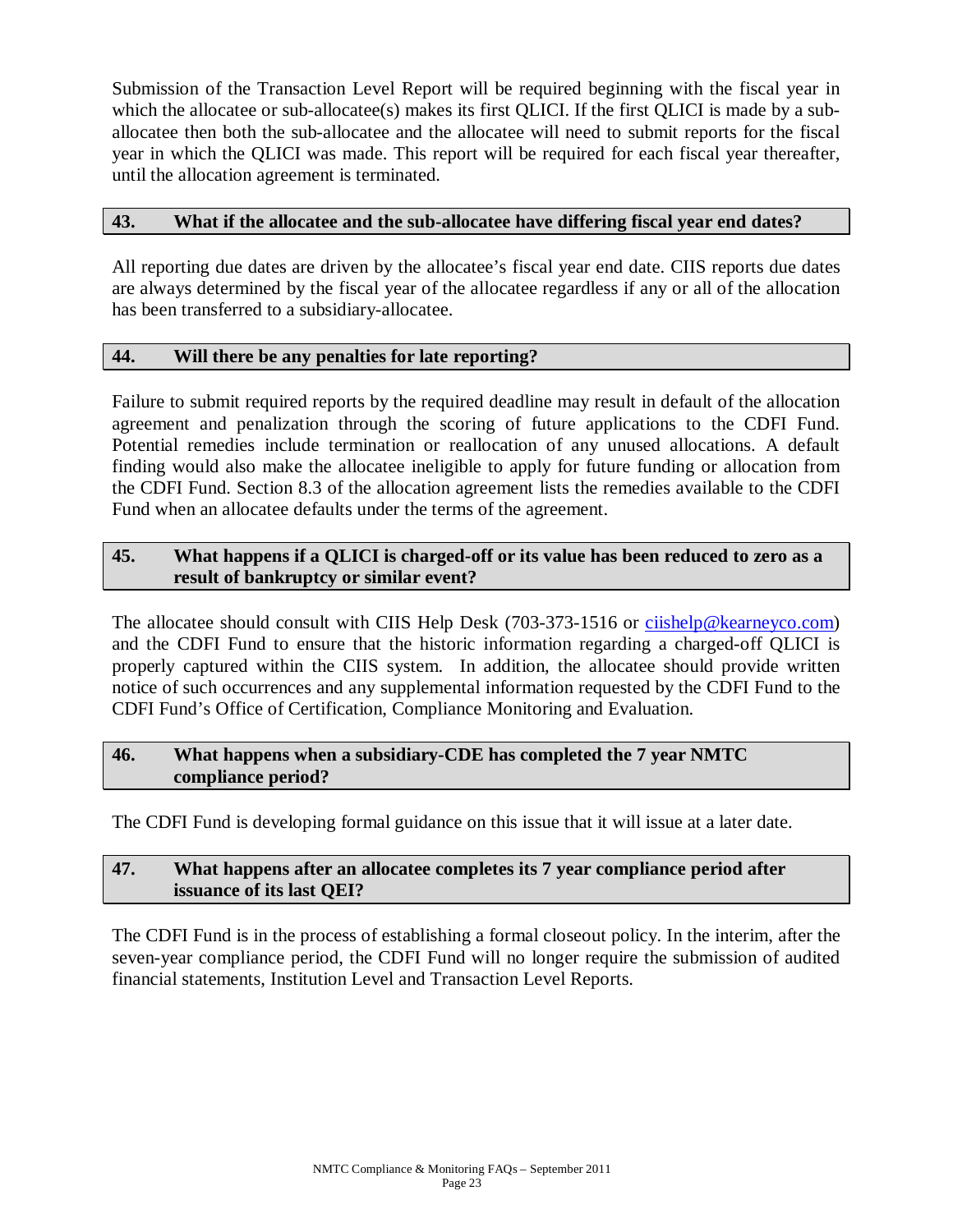## **E. CIMS (MAPPING)**

#### **48. Can allocatees rely on data from the CDFI Fund's Information and Mapping System (CIMS) for the purposes of determining whether transactions are located in NMTC eligible low-income communities?**

Both the CDFI Fund and the IRS will treat as eligible any otherwise qualifying QLICI that is made in a census tract identified under CIMS as being made in a NMTC eligible low-income community – provided that the census tract in question was identified as eligible in CIMS at the time the QLICI was closed. Closed shall be defined as an investment for which the allocatee has distributed cash proceeds from a qualified equity investment to the QALICB or CDE.

CIMS utilizes U.S. Bureau of the Census data, however, slight variations may arise. While other data sources or mapping systems may produce differing results than CIMS, the CDFI Fund and the IRS will guarantee as being eligible only those qualifying areas identified in CIMS. The CDFI Fund will not pre-approve any tracts as eligible that are not already identified as eligible in CIMS. CDEs that wish to make investments in such census tracts do so at their own risk and are advised to maintain relevant reports and maps, as necessary, to demonstrate to the CDFI Fund and/or to the IRS that a census tract was in fact eligible at the time of investment.

CIMS data is subject to future changes. Once the Census Bureau completes its data release of the five-year American Community Survey for 2006-2010 the CIMS data system will be updated. As stated above, allocatees can rely on current CIMS data to make investments. In the event that the data is updated or modified, allocatees should retain the CIMS geocoded data reports and maps demonstrating that the census tract met the NMTC low-income criteria at the time of investment.

#### **49. CIMS indicated that an address is not valid. How do I geocode an address that CIMS cannot validate?**

The CDFI Fund offers the following guidance for obtaining a FIPS code and/or maps for addresses that cannot be validated in CIMS:

- Log on to your myCDFIFund account.
- Click on the "Mapping" link.
- Open the "NMTC Low-Income Community" link.

If you know the FIPS code:

- Click on the "File" link
- Click "Import"
- Click "Enter Census Tract" and then enter the 11-digit FIPS code
- Depress the "Submit Tract Selection" button.

#### If you do not know the FIPS code:

- Click on "Tools"
- Click "Zoom To"
- Click either "County, MSA or State" and select the applicable county, MSA or state.
- Enable all "Labels' and "Layers" by checking all boxes under each link.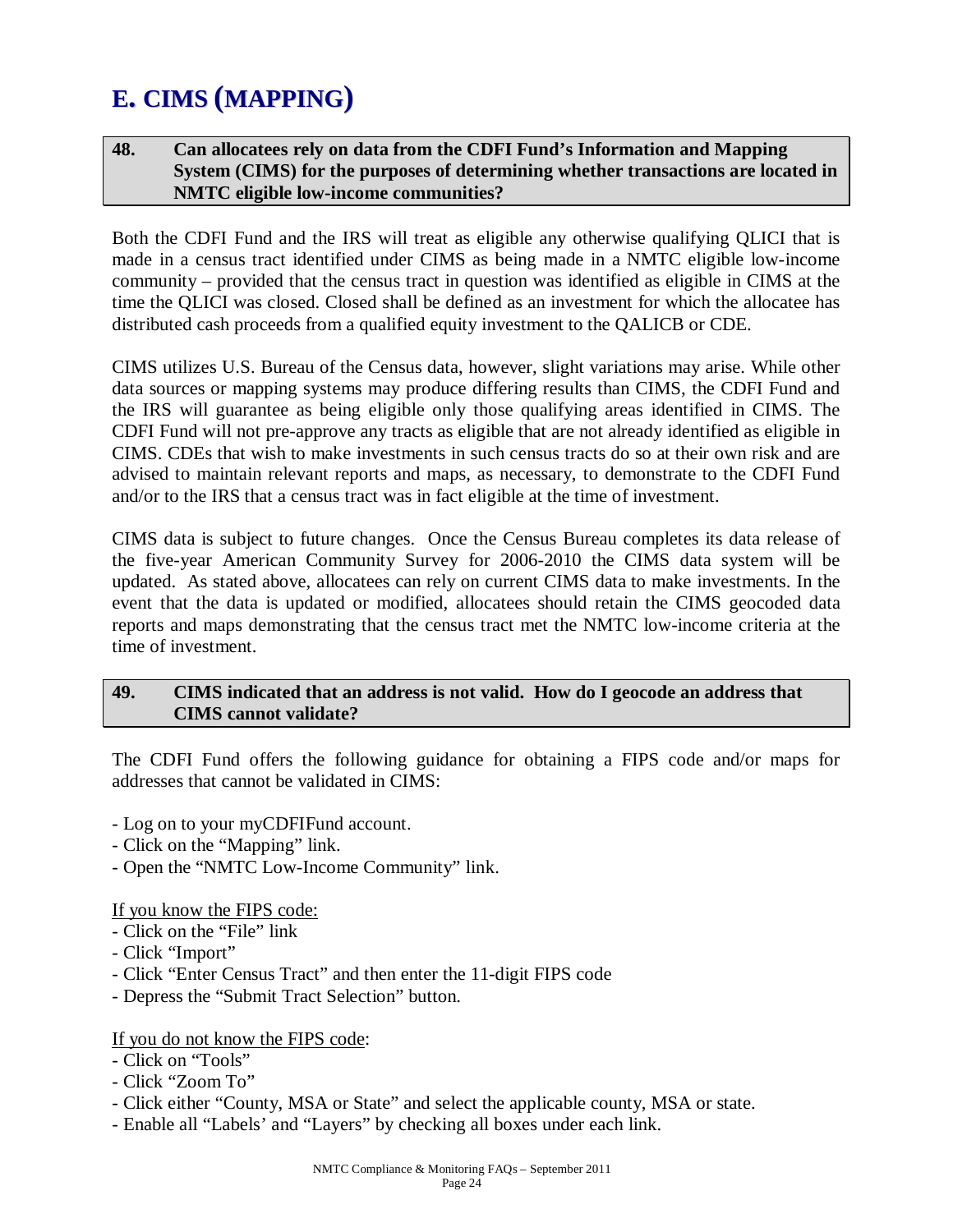- Use the "Zoom In" or "Rectangular Zoom In" feature to locate targeted site.
- Once the targeted site is located, click the "i" button.
- Position pointer over designated census tract and left click.
- The FIPS Code will be displayed as the "Unit ID." The 11-digit FIPS Code number is comprised of a 2-digit state number, a 3-digit county number and the 6-digit census tract number.
- Click on the "Reports" link.
- Open the "Low-Income Community Worksheet."
- Print and retain this document for your files.

Please contact the CIIS Help Desk if you have additional questions at (703) 373-1516 or E-Mail: [ciishelp@kearneyco.com](mailto:ciishelp@kearneyco.com)

#### **50. As a result of operational upgrades made to CIMS in February of 2004, approximately 500 census tracts that had previously been identified as NMTCeligible were deemed to be no longer eligible. Will the CDFI Fund be providing a transition period so that allocatees that made investments in those census tracts, or had intended to make investments in those census tracts, will be held harmless for these transactions?**

Yes. CY2002 and CY2003 NMTC allocatees shall be permitted to make QLICIs in these census tracts, provided that the investment: 1) otherwise qualifies as a QLICI; and 2) is made by the allocatee on or before July 31, 2005, or is a follow-on investment to a QLICI that was made by the allocatee on or before July 31, 2005. In the case of a follow-on investment, it is incumbent upon the allocatee to maintain records (e.g., subscription agreements, loan documents, disbursement schedules) to demonstrate that the follow-on investment is directly tied to the initial QLICI. A list of the approximately 500 census tracts that qualify for this special dispensation can be found on the CDFI Fund's website at **[www.cdfifund.gov](http://www.cdfifund.gov).** 

#### **51. Why do I get a different census tract location when I map the same address at a later date? How will the CDFI Fund handle such differences?**

The CDFI Fund updates the address geo-coding system to provide more accurate street address locations. As such, some addresses that were mapped prior to a system upgrade may no longer appear in the same census tract. In the event of such an occurrence, the CDFI Fund will accept the previously mapped results provided that the CDE maintains documentation (viz., CIMS, FFIEC, or U.S. Bureau of the Census) demonstrating the location was previously in an eligible census tract.

#### **52. Can 2010 census data be used to determine qualifying census tracts?**

Currently, allocatees are still required to use 2000 U.S. census data to determine investment qualifications. Once the Census Bureau completes its data release of the five-year American Community Survey for 2006-2010 the CIMS data system will be updated. The CDFI Fund in conjunction with the IRS will then provide guidance as to how CDEs can continue to use 2000 census data for proposed QLICI, while also incorporating the results of the 2010 Census.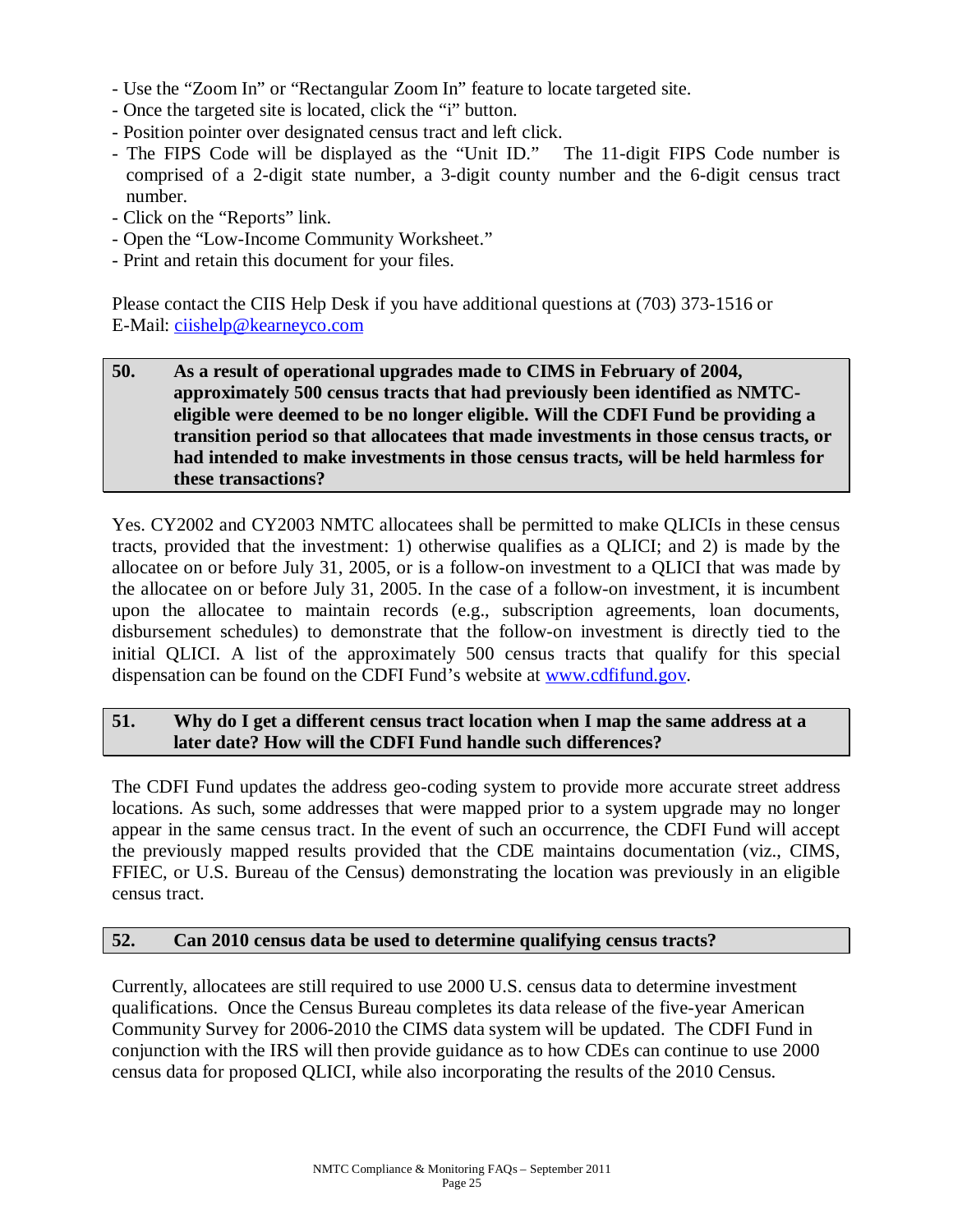## **F. CDE CERTIFICATION**

#### **53. Am I required to notify the CDFI Fund if a certified CDE has been dissolved?**

Yes. The Authorized Representative must contact the Office of Certification, Compliance Monitoring and Evaluation at [ccme@cdfi.treas.gov](mailto:ccme@cdfi.treas.gov) and provide the Name, Control Number and EIN of the dissolved CDE. The CDFI Fund would consider the dissolution of a certified CDE as a material event to the extent that it finalized a QEI. The Allocatee should consult with CIIS Help Desk and the CDFI Fund to ensure that the historic QLICI information of the Sub-CDE is properly captured within the CIIS system

#### **54. How will an allocatee maintain their CDE Certification status?**

An allocatee will be required to certify on an annual basis that they continue to meet the CDFI Fund's CDE certification requirements. The certification will be completed electronically via CIIS at the time the allocatee submits its reports. If the allocatee has transferred any portion of its allocation to a subsidiary, the allocatee will be required to certify on behalf of the subsidiary as well.

Should the allocatee (or any of its sub-allocatees) no longer meet the CDE certification requirements at any time, it must inform the CDFI Fund of such material event as required under Section 6.9 of the allocation agreement. If the CDFI Fund determines that an allocatee can longer meet the CDE certification requirements, it will be found in default and an event of recapture declared.

#### **55. Does the CDE certification have an expiration date?**

In general, a CDE certification designation will not expire provided that the CDE continues to comply with the CDFI Fund's NMTC Program requirements. However, CDEs that obtained certification through self-certification as a CDFI or a Specialized Small Business Investment Company (SSBIC) may need to take additional steps to maintain their CDE certification status. Unlike CDE certification, CDFI certification is valid for only a defined time period. Therefore, an allocatee must either submit an application for re-certification as a CDFI or submit an application for CDE certification. The application must be submitted at the latest, 90 calendar days before the expiration date of the CDE's current CDFI certification. If the CDFI Fund receives a re-cert application from the allocatee prior to the expiration date of its CDFI certification, the allocatee will maintain its status as a certified CDE until such time as the CDFI Fund completes the certification review.

The CDFI Fund will periodically check the SBA's list of approved SSBICs. Should the allocatee no longer be a SSBIC, the CDFI Fund will notify the allocatee and allow the allocatee a set time period in which to submit a CDE certification application. This does not preclude the allocatee from informing the CDFI Fund, as required by the allocation agreement, of any loss of SSBIC designation prior to the CDFI Fund's review and notification.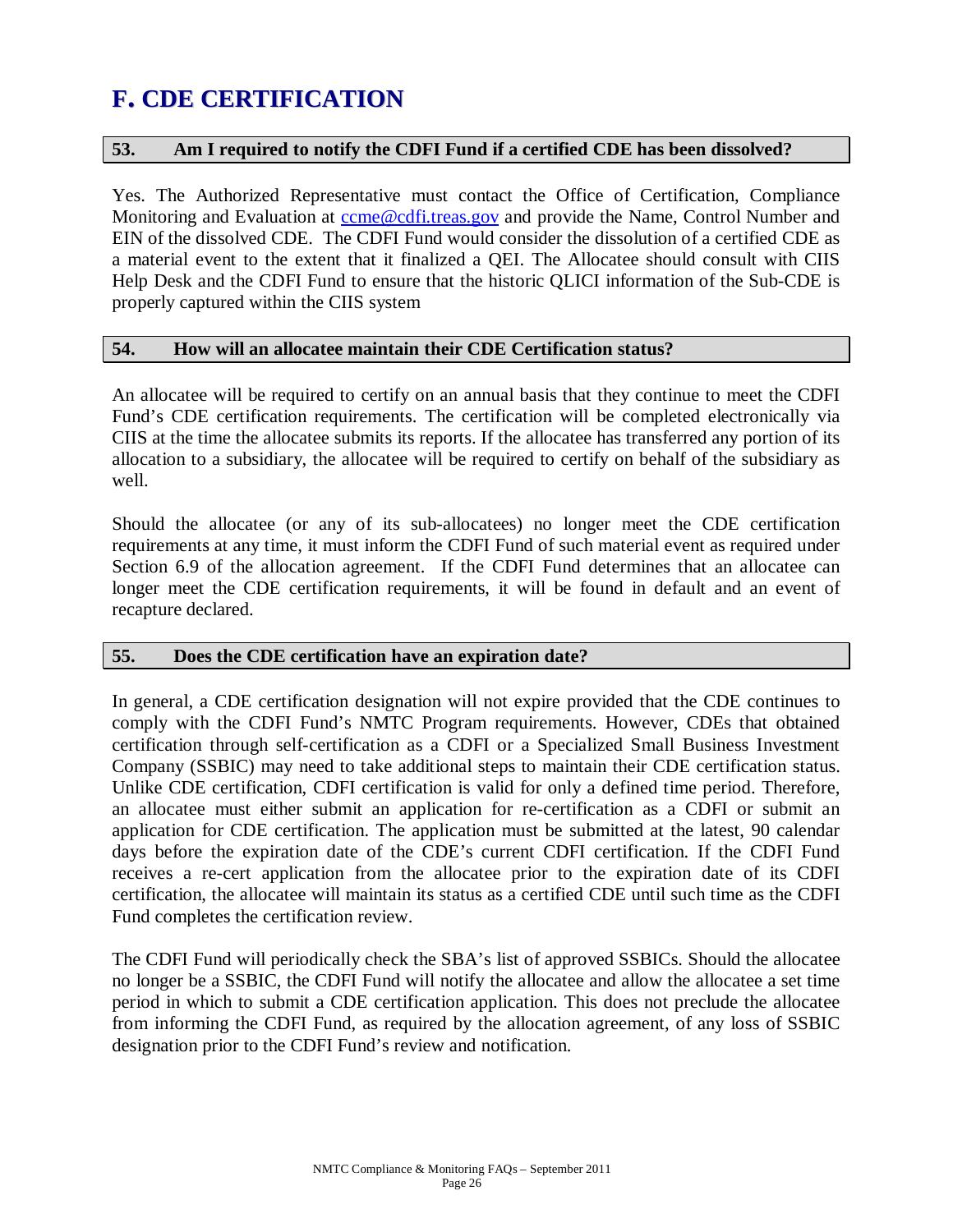#### **56. If a CDE loses its status as a CDE, will it be offered an opportunity for a cure period?**

Yes. The CDFI Fund will give the CDE an opportunity – not to exceed 90 days - to cure its noncompliance with its CDE certification requirements prior to removing its CDE designation and, if applicable, reporting this event to the IRS.

## **G. AMENDMENTS – SECTION 9.11**

#### **57. Can an allocatee amend its allocation agreement?**

Yes. Allocatees may amend their allocation agreements by submitting written requests on the CDE's letterhead to the CDFI Fund. The request, at a minimum must: a) identify the name and control number of the allocatee; b) identify the portion(s) of the allocation agreement that need to be modified; c) state the reasons why the allocatee is making the request; and d) explain the extent to which the proposed modifications are consistent with what the allocatee had proposed in its initial application to the CDFI Fund, and will help to further the goals of the New Markets Tax Credit Program. The request can be submitted by e-mail to come@cdfi.treas.gov with subject line; NMTC: Allocation Agreement Amendment Request. The request can also be submitted by mail to the Office of Certification, Compliance Monitoring and Evaluation, Community Development Financial Institutions Fund, 601 13th Street, NW, Suite 200 South, Washington, DC 20005.

Justification for approving an amendment to an allocation agreement includes but is not limited to a determination that the amendment request is: a) consistent with the intent of the NMTC Program statute and regulations and furthers the goals of the NMTC Program; b) consistent with (or not a substantive departure from) the business strategy proposed in the initial application for an allocation; and c) sufficiently narrow in scope that it does not disadvantage other allocatees or other applicants from the same allocation round.

While an amendment request can be submitted at any time, it must be submitted no later than 90 calendar days before the Allocatee needs the determination.

#### **58. How can allocatees add additional subsidiary CDEs to Section 3.2?**

Step 1: If the proposed subsidiary allocatees have not yet been certified as CDEs, the allocatee must first submit a CDE certification application on behalf of the non-certified subsidiary entities. Without certification, the CDFI Fund's databases will not link the subsidiaries to the allocatee, and the allocatee will NOT be able to add these subsidiaries to its allocation agreement.

Applicants should submit the forms as instructed in the CDE Certification Application, which include:

- CDE Form 1 Applicant CDE Information Form (Allocatee);
- CDE Form 1a Subsidiary Applicant Information Form (for each non-certified entity);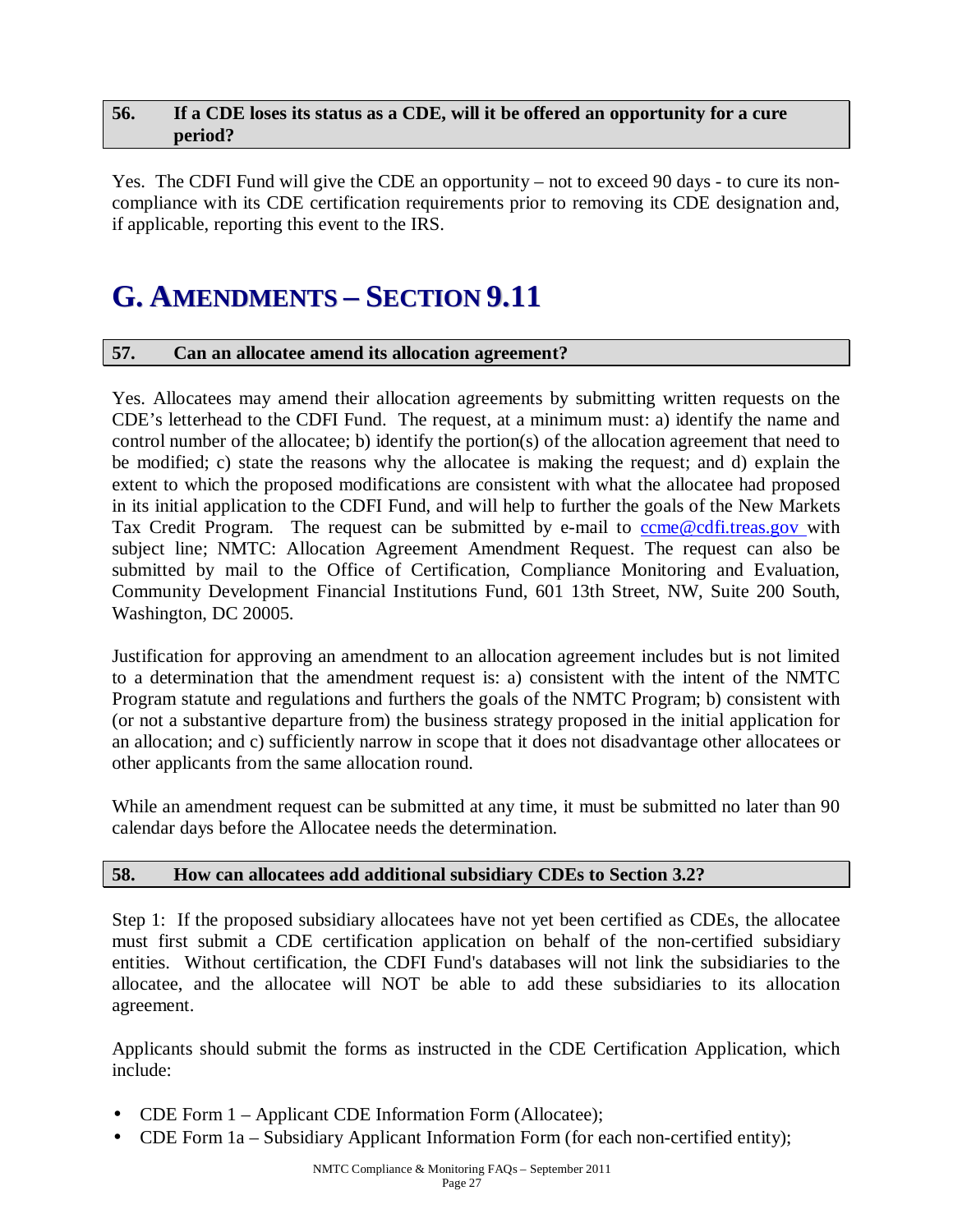- CDE Form 1b Subsidiary Applicant Primary Mission Certification (for each applicable non-certified entity);
- CDE Form 2 Service Area and Accountability Form (for each non-certified entity);
- CDE Form 3 Low Income Community Representative Form (for each LIC rep of each noncertified entity); and
- CDE Form 4 Authorized Representative Certification Form (Allocatee).

Failure to provide all of the appropriate forms will delay certification and completion of the allocation agreement. The CDE certification application must be submitted to the Bureau of Public Debt (BPD), in accordance with the submission instructions provided in the CDE certification application. **Please be aware that obtaining a certification decision could take up to 90 days.** 

Step 2: Once subsidiary allocatees have been certified, the allocatee must submit a complete amendment package to the CDFI Fund via email, fax, or mail to the address listed in the last question of document. **Please note that all Subsidiaries must be Certified CDEs prior to the submission of the amendment package; the CDFI Fund will not process requests while certification is pending.** A complete amendment package includes the following documents:

1. Request Letter: a letter signed by the registered Authorized Representative of the Allocatee including the name of the Allocatee, the control number of the Allocation Agreement to be amended, and the names and control numbers of each of the certified Subsidiaries to be added.

2. Certification Letter(s): copies of the certification received by Allocatee from the CDFI Fund confirming the CDE certification and control number of each of the Subsidiaries to be added.

3. Draft Legal Opinion: The legal opinion format should be similar to that used when the original Allocation Agreement was executed but may be limited solely to the new Subsidiaries. The legal opinion should also contain language confirming that the Allocatee Controls the Subsidiaries including having a controlling influence over the investment decisions of the Subsidiaries. For more information concerning this provision, please refer to applicable section of this document.

Email is the preferred method for submitting requests; however, CCME will accept amendment requests via fax and in hardcopy via mail. The email, with the subject line, "NMTC Allocation Agreement Amendment Request – Adding Subsidiary CDEs" should be directed to [ccme@cdfi.treas.gov.](mailto:ccme@cdfi.treas.gov) Once processed, the Allocatee will receive a letter amendment which will need to be counter-executed and returned to the CDFI Fund along with the final legal opinion. Upon receipt of these counter-executed documents, the CDFI Fund will enter an Effective Date for the amendment and return a copy to the Allocatee. Please be aware that enjoining a certified subsidiary CDE to an allocation agreement could take up to 30 days.

**NOTE: the above process does not apply to allocatees certified and established as a single entity under the Delaware Series Model. All activities within ATS and all data submitted within the institution and transaction level reports should be reported as if conducted by the Master series.**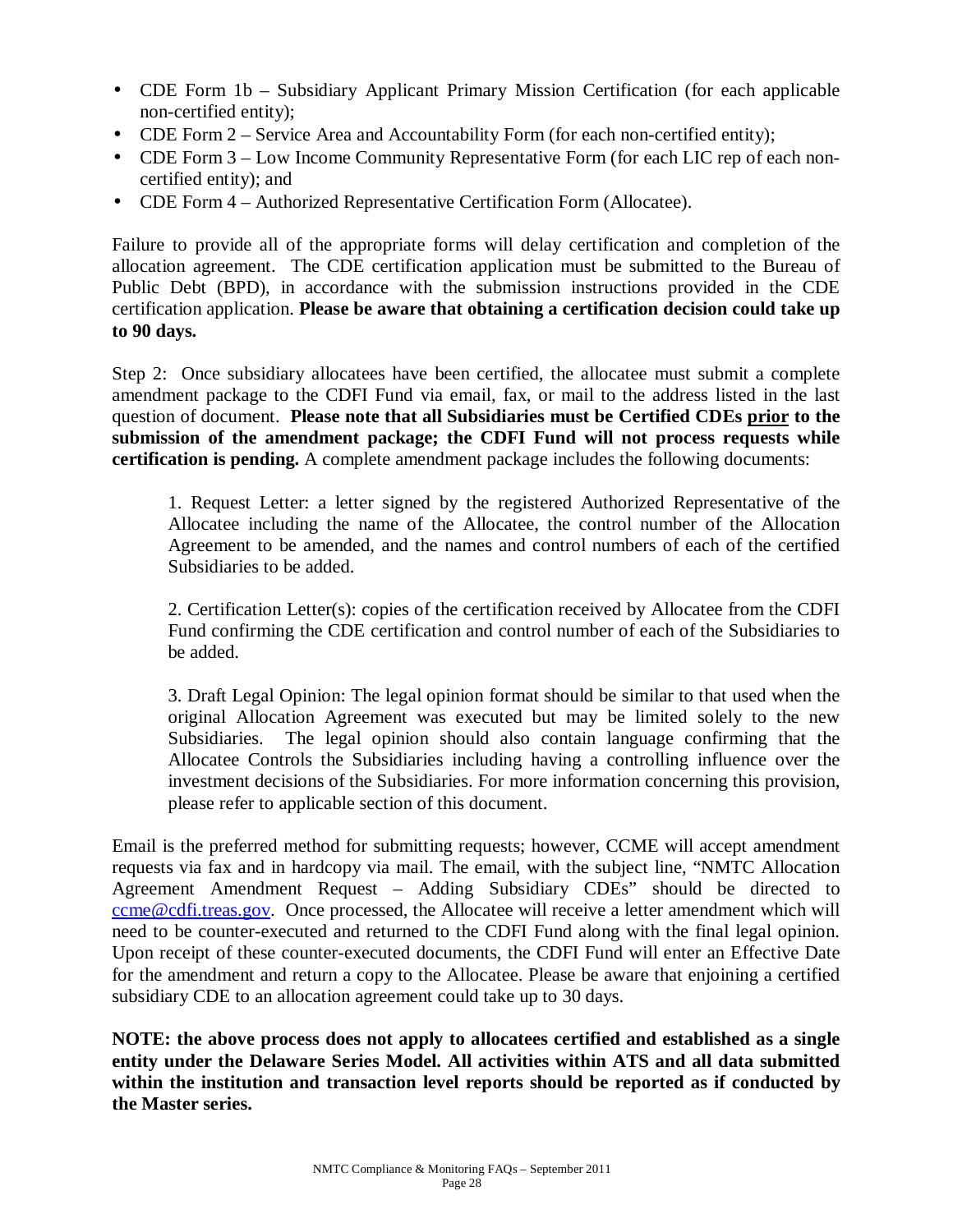#### **59. Can a CDE amend the Service Area stipulated in the allocation agreement?**

In general, the CDFI Fund expects CDEs to make QLICIs in areas for which they are certified to serve and are deemed accountable to. Before a CDE can request an amendment to the Service Area identified in Section 3.2 (b) of the allocation agreement, the CDE must first amend its CDE certification service area. Amendments to CDE certification service areas should be sent by email to come @cdfi.treas.gov or by facsimile to (202) 622-7754. Requests must be sent from the Allocatee's Authorized Representative and include the Allocatee's name, its CDE Certification control number, its current service area, the revised service area request, and an updated accountability chart that reflects representation from low-income communities in the revised service area (refer to CDE Application Forms  $2 \& 3$ ). If the CDE's current service area consists of a local service area (e.g. city, county or metropolitan statistical area (MSA)) and is seeking to expand to a nearby city, county or MSA, such that the amended service area shall not constitute a state-wide service area, the CDE must provide the name and code of the counties to be included in the amended service area. The name(s) and Certification control number(s) of subsidiaries requiring an identical service area amendment should also be provided. The CDFI Fund accepts CDE certification service area amendment requests on an ongoing basis. Please note that approval of a change to a CDE's certification service area is no guarantee that it will also be approved as an addition to the Service Area listed in Section 3.2 (b) of the allocation agreement.

## **H. CONTROL OF SUBSIDIARY ALLOCATEES (SUB-ALLOCATEES) – SECTION 2.6**

#### **60. Are New Markets Tax Credit Program (NMTC) allocation recipients (allocatees) permitted to transfer their tax credit authority to other entities?**

Yes. Allocatees may transfer all or a portion of their allocation authority to subsidiary entities (sub-allocatees), provided that each such subsidiary: a) has been certified as a qualified CDE by the CDFI Fund; b) is included as a party to an allocation agreement, either at the time of initial execution or through a subsequent amendment; and c) is "controlled" (as defined in the allocation agreement) by the allocatee at all times throughout the term of the allocation agreement.

#### **61. How does the CDFI Fund define "Control," for the purpose of demonstrating that an allocatee controls a subsidiary entity?**

The CDFI Fund defines "Control" as:

(a) Ownership, control or power to vote more than 50 percent of the outstanding shares of any class of Voting Securities of any entity, directly or indirectly or acting through one or more other persons; or

(b) Control in any manner over the election of a majority of the directors, trustees, or general partners (or individuals exercising similar functions) of any other entity; or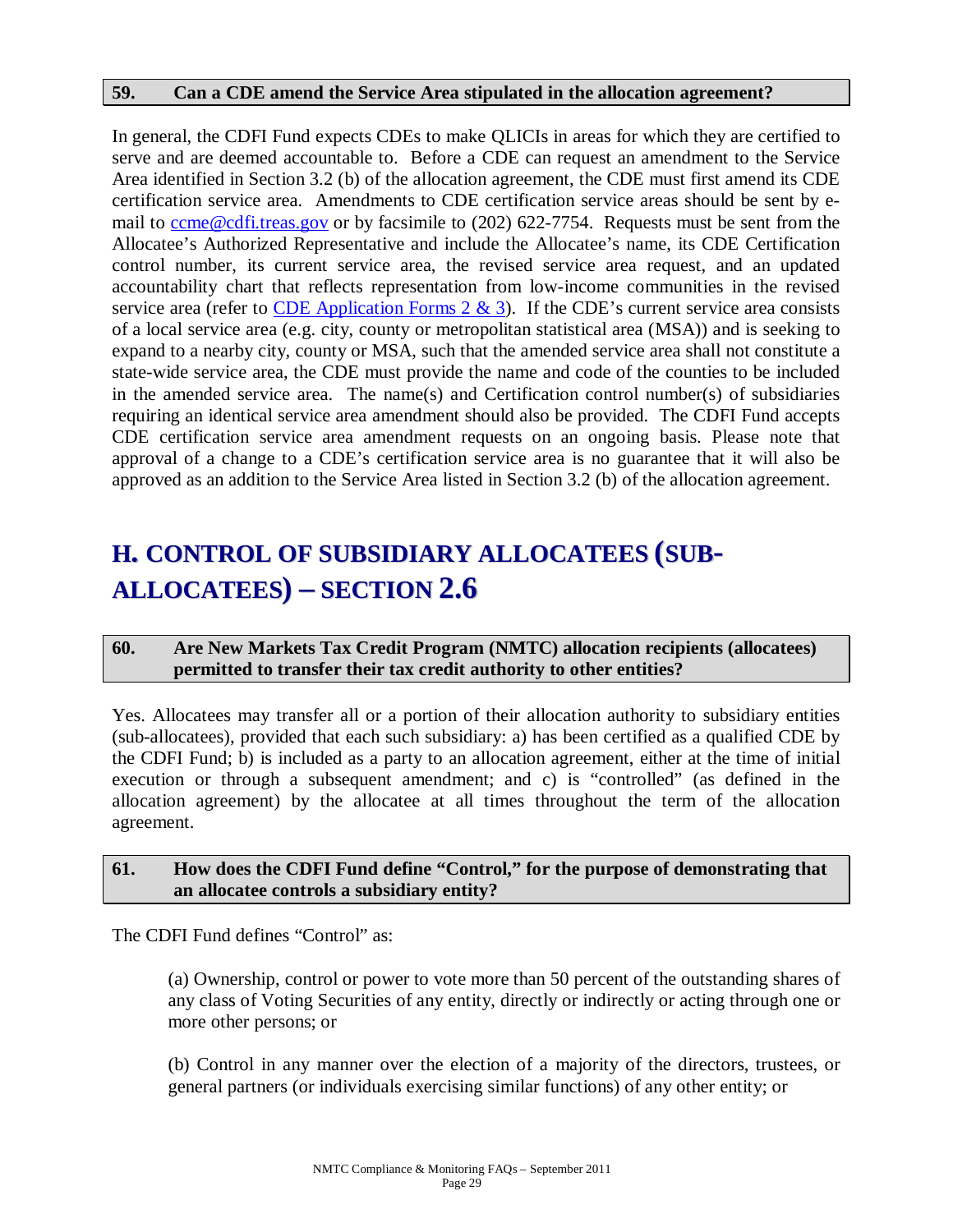(c) Power to exercise, directly or indirectly, a controlling influence over the management policies or investment decisions of another entity, as determined by the CDFI Fund.

An allocatee demonstrates Control of a subsidiary entity by meeting any one of these three criteria. An allocatee does not have to satisfy all three criteria in order to be deemed to Control a subsidiary entity.

Notwithstanding the above, beginning with the CY2005 allocatees, the CDFI Fund requires that in order for an allocatee to transfer its allocation authority to a subsidiary allocatee, the allocatee must demonstrate, at a minimum, that it exercises and will maintain a controlling influence over the investment decisions of the subsidiary allocatee.

#### **62. If an allocatee included a Controlling Entity in its NMTC Allocation Application for the purpose of demonstrating a track record, is the Controlling Entity required to maintain control during the entire 7-year NMTC compliance period? If so, how does the Allocatee demonstrate control by its Controlling Entity?**

The entity that is designated as the *Controlling Entity* in an Allocatee's NMTC *Allocation Application* must continue in that capacity throughout the term of the *Allocation Agreement* with the CDFI Fund. To conform to the CDFI Fund's definition of a *Controlling Entity* as provided for in the application materials*,* it is required to continuously have a controlling influence over the management policies, and day-to-day management and operations (including investment decisions) of the Allocatee, as determined by the CDFI Fund.

#### **63. What does the CDFI Fund deem to be a "controlling influence over the management policies" of another entity?**

In order to demonstrate a controlling influence over the management policies of a sub-allocatee, the allocatee must be, at a minimum:

(a) Identified in all appropriate organizational documents as the managing entity of the suballocatee (e.g., the general partner, managing partner, managing member or similar managing entity of the sub-allocatee);

(b) At all times in principal control over the day-to-day operations of the sub-allocatee, and no other parties (including investors) may impose unreasonable limitations on the rights and privileges of the allocatee to carry out such general management functions or undermine the allocatee's control over the management of the sub-allocatee. The allocatee may enter into contracts with other entities to perform general management functions (e.g., underwriting transactions; compliance and monitoring), but the allocatee must retain the authority to remove the contracted parties with or without cause. Some indicia of management control include, but not limited, the authority to:

- (i) Make all material decisions affecting the business and affairs of the entity;
- (ii) Act for and bind the entity and to operate and administer the business;
- (iii) Make strategic, governance, and *contract decisions;*
- (iv) Establish all policies governing operations of the entity;
- (v) Acquire and dispose of interests in real or personal property;
- (vi) Establish and maintain bank accounts;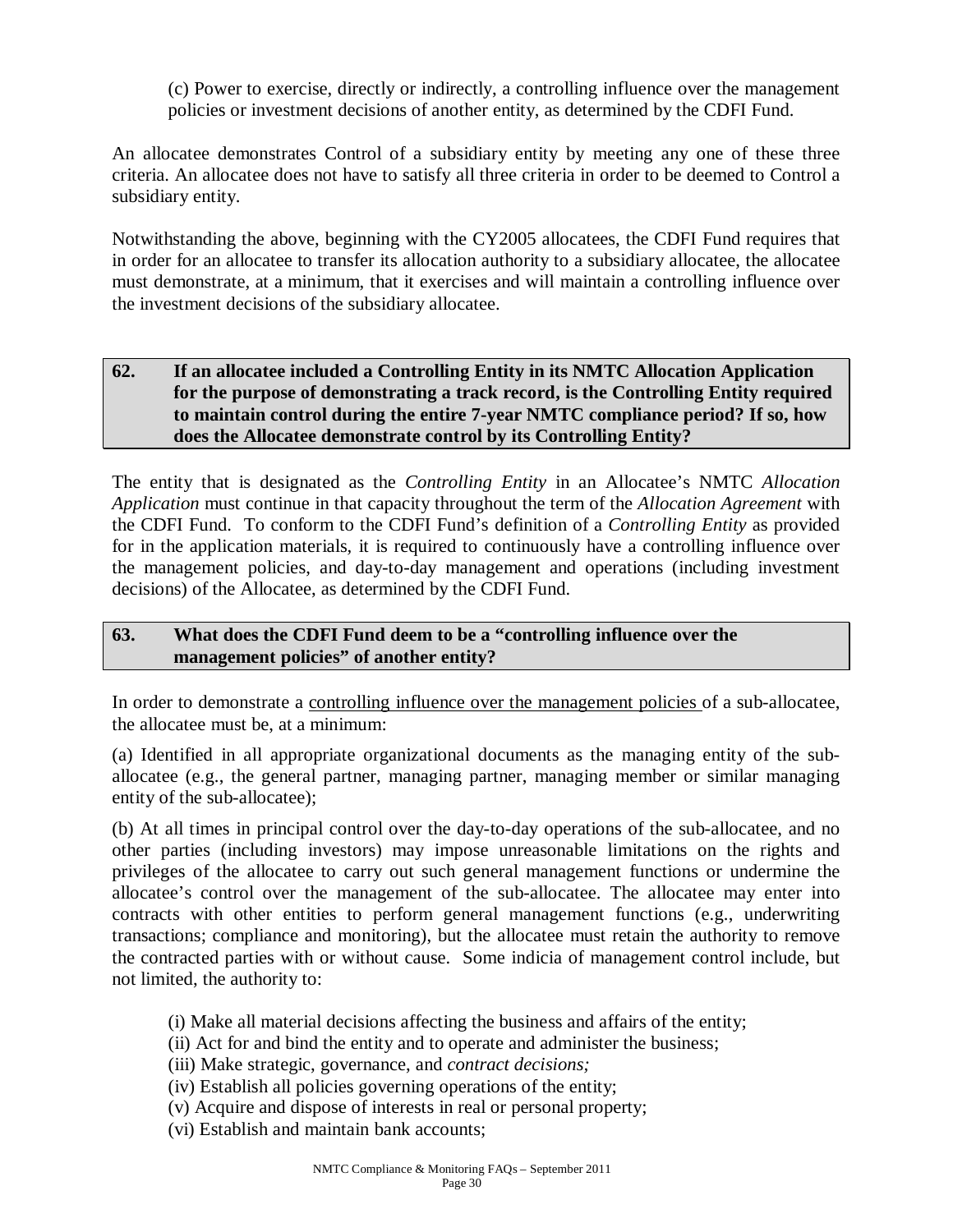(vii) Employ and terminate all officers, employees, consultants, and agents of the entity; and

(viii) Exercise responsibility for business development, raising capital, underwriting, portfolio monitoring, reporting and compliance.

The existence of any one of these indicia, by itself, will not necessarily meet the management control test. Instead, when making a control determination the CDFI Fund will evaluate the totality of all of the facts and circumstances in each particular matter, including the existence of the factors listed above.

Please also note that certain factors which may amount to an unreasonable limitation on an allocatee's management control, include, but are not limited to:

(i) The prohibition of the sale, disposition or transfer of any assets of the entity;

(ii) The prohibition of entering into contracts valued above an unreasonably low threshold (e.g., \$5,000); and

(iii) The hiring of agents or other entities controlled by investors in the allocatee or its subsidiary entities.

The existence of any one of these factors could result in a determination that the allocatee does not have management control over its subsidiary entity.

#### **64. What does the CDFI Fund deem to be a "controlling influence over the investment decisions" of another entity?**

In order to demonstrate a controlling influence over the investment decisions of a sub-allocatee, the allocatee must, at a minimum, have the authority to propose potential NMTC investments and the authority to approve all proposed transactions involving the use of NMTC proceeds. In other words, at no time can a QLICI be made without the authorization of the allocatee. This rule applies to initial NMTC investments as well as re-investments of NMTC proceeds that occur during the seven-year compliance period. The allocatee's approval authority may be either explicit (e.g., the operating agreement clearly states the approval rights) or implicit (e.g., the final investment decision authority rests with an investment committee, the majority of whose members are appointed by the allocatee and are not affiliated with the investor).

An allocatee may share its control of the investment decisions of a subsidiary entity with an investor (e.g., both parties have the right to veto a proposed investment transaction), provided that the investor does not exercise undue influence over the decision-making authority of the allocatee. The CDFI Fund would likely determine that undue influence exists in situations where, for example: (a) the allocatee is required to decide on an investment proposed by the investor within an unreasonable amount of time (i.e., less than 30 days); or (b) the investor can stop the payment of management fees or other contractual payments to the allocatee if the allocatee does not approve an investment proposed by the investor.

#### **65. Will the CDFI Fund review operating agreements submitted by allocatees to determine whether they "control" subsidiary allocatees?**

The CDFI Fund no longer requires allocatees, as a matter of course, to submit such documentation in advance of executing or amending allocation agreements. The CDFI Fund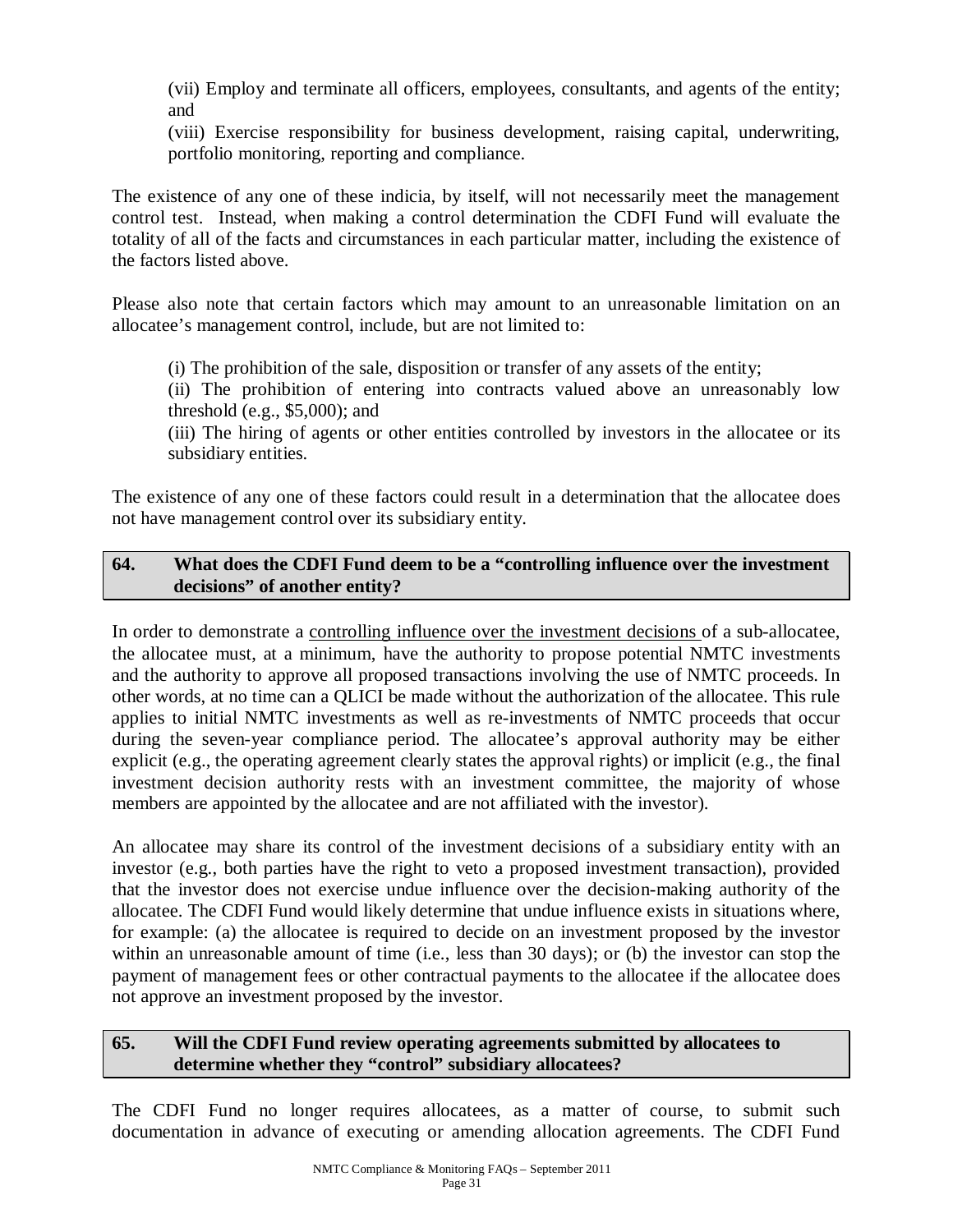reserves the right, however, to request such documentation from allocatees at any time, and will likely do so as part of its compliance and monitoring procedures. Allocatees may also be required to submit certifications confirming their control of sub-allocatees as part of annual reporting requirements. Allocatees are therefore advised to follow the guidelines contained in this document to ensure that they maintain sufficient control over their sub-allocatees.

The CDFI Fund will also require that allocatees obtain legal opinions which confirm that they control their sub-allocatees both at the time of initial closing of the allocation agreement and at the time of any subsequent amendments.

The CDFI Fund will not review operating agreements submitted voluntarily by allocatees or investors that wish to obtain determinations concerning a control issue from the CDFI Fund.

#### **NOTE: The CDFI Fund has the discretion to consider additional factors when determining the extent to which an allocatee demonstrates control over its subsidiary allocatees.**

#### **66. How does the CDFI Fund view investor rights to remove the allocatee as the managing entity of the subsidiary allocatee?**

The CDFI Fund is aware that many operating agreements for subsidiary entities may afford investors with the right to remove a managing entity for malfeasance or negligence. However, if such removal rights include: (a) the right to remove the managing entity without cause or (b) the right to remove the managing entity for violation of any provision of the operating agreement or any misconduct or breach of contractual obligations which does not have a material adverse effect on the business of the entity, the CDFI Fund could determine that the allocatee does not have management control over its subsidiary entity. In addition, if the investor decides to exercise its removal rights and, as a result, the allocatee no longer has any control over its subsidiary entity, the CDFI Fund may determine that such occurrence is an event of default under the terms of the allocation agreement and the CDFI Fund has the discretion to impose any or all of the remedies contained in the allocation agreement*.* 

**NOTE: The CDFI Fund has the right to approve all successors of the allocatee's interests as a party to the allocation agreement (see Section 9.4 of the allocation agreement).**